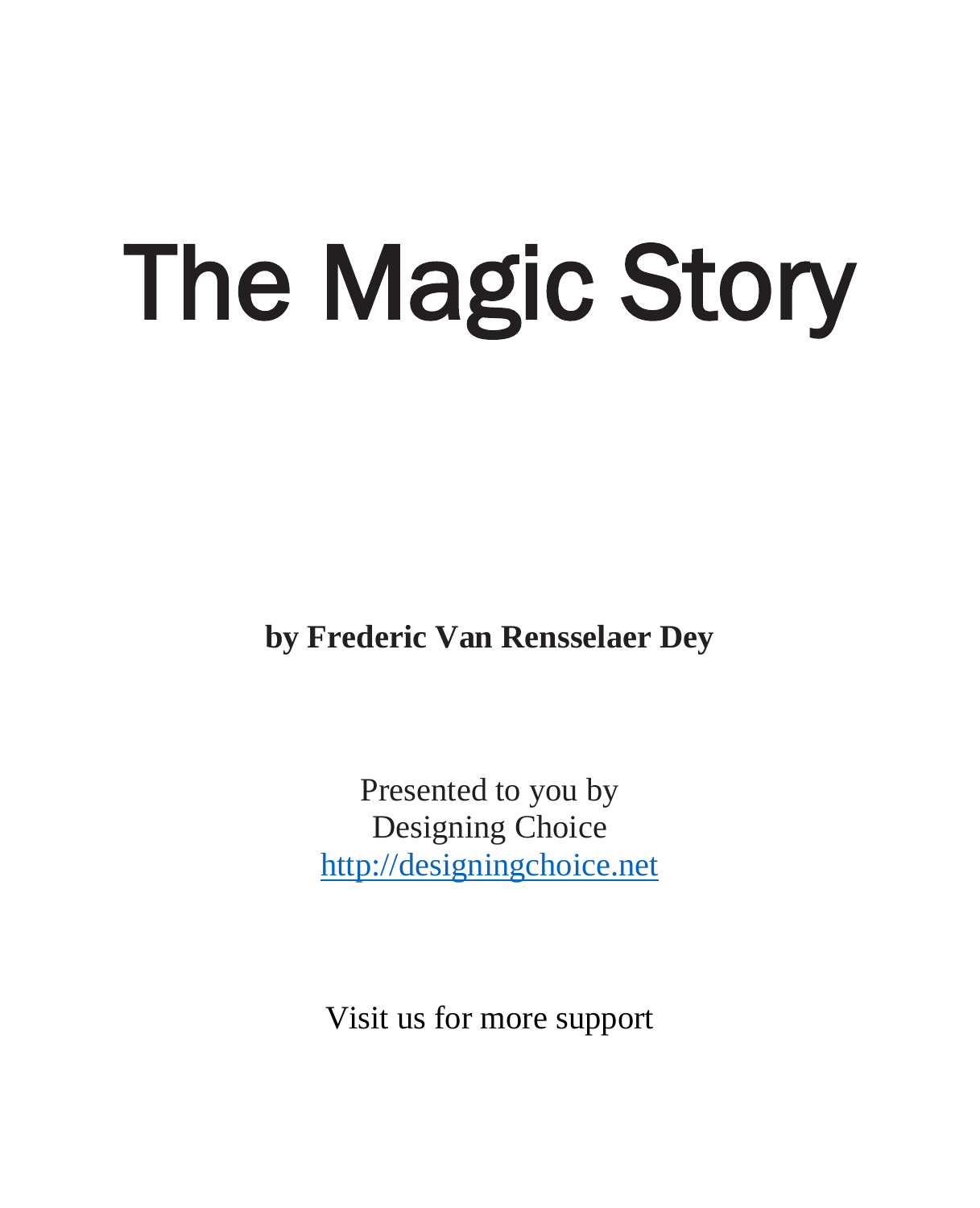#### **Contents**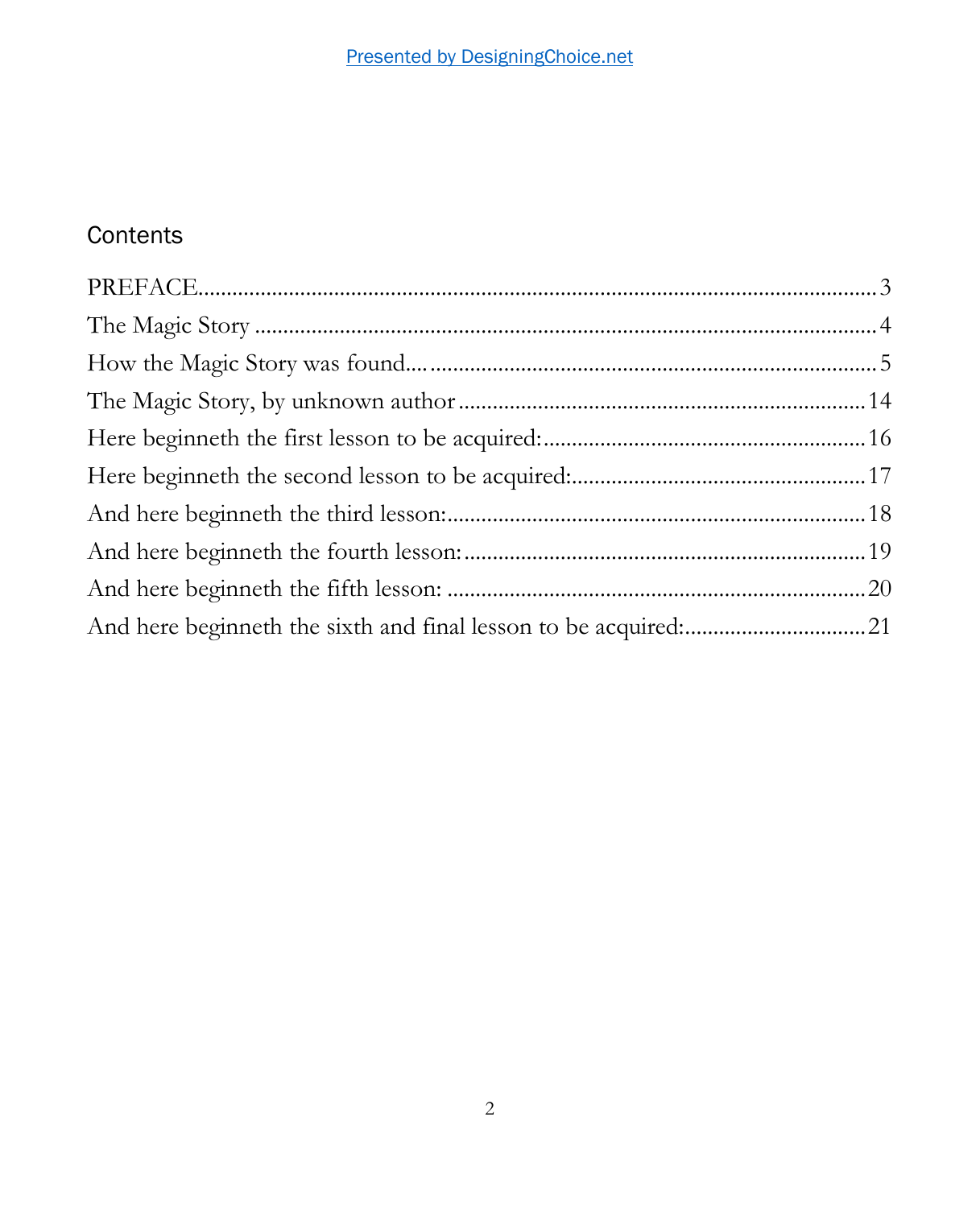## <span id="page-2-0"></span>PREFACE

This wonderful little story, written by Frederic Van Rensselaer Dey, first appeared in the December, 1900, and January, 1901, issues of SUCCESS MAGAZINE. It created an immediate sensation, and urgent requests were made for its reprint in book form.

A small edition of a little silver-gray book was published to meet these requests, and this, the First Edition, has virtually disappeared from sight. The fact that the publishers of SUCCESS MAGAZINE are in almost daily receipt of requests for additional copies, is sufficient evidence of the value placed by the holders of the original edition upon the copies in their possession, and of their desire to bring it to the attention of their friends; and the demand has now become so insistent as to lead to the production of this, the Second Edition.

Mr. Dey has woven into this story, in a remarkably effective way, some of the fundamental principles of the "New Thought Movement" which is sweeping over this country, and it is safe to say that the application of these principles, as outlined in the "Magic Story," will accomplish almost, if not quite, all that is herein claimed for them towards the upbuilding and development of a manly, self-reliant, success-compelling spirit.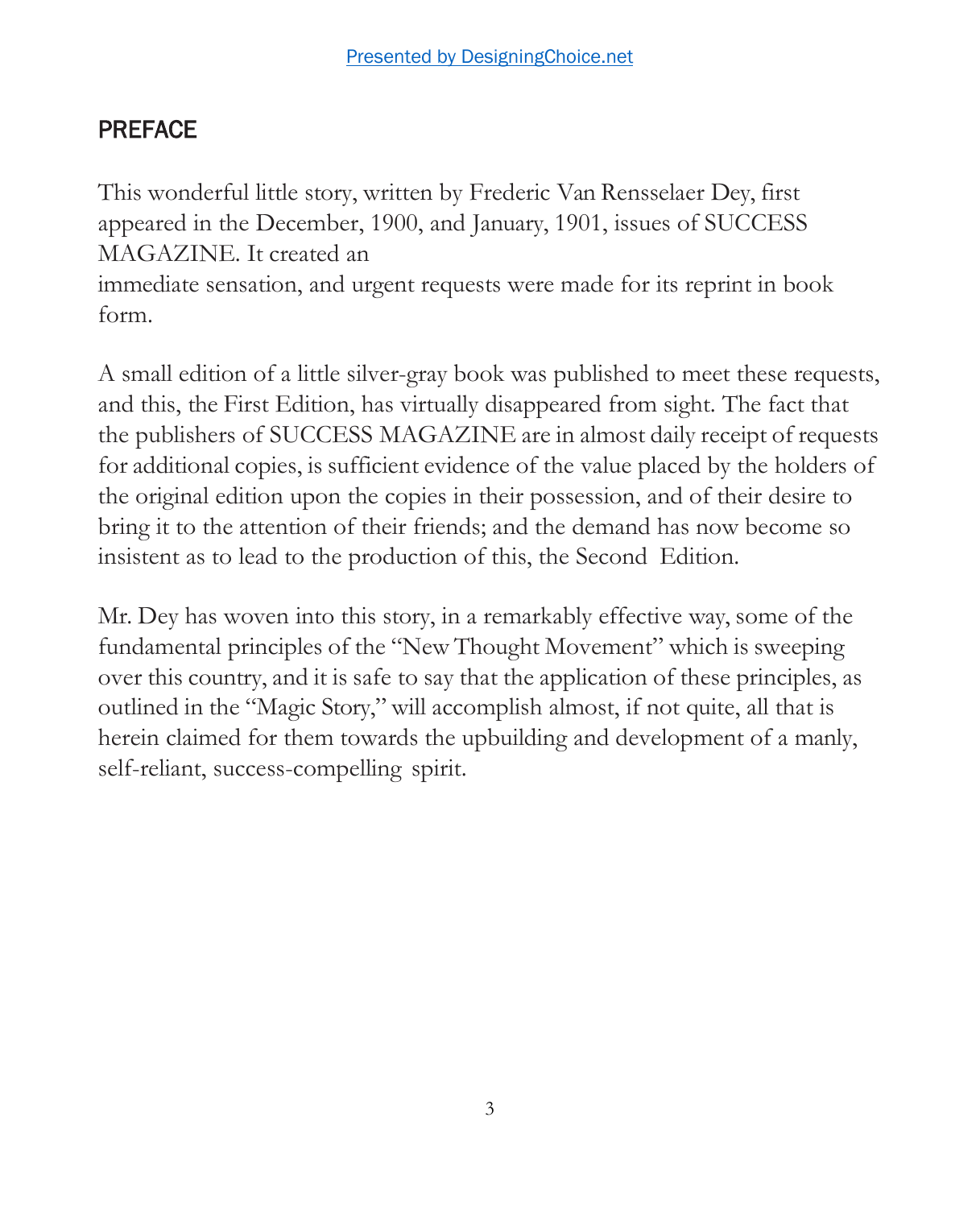## <span id="page-3-0"></span>The Magic Story

### By Frederick Van Rensselaer Dey

"My task is done. I have written the recipe for "success." If followed, it cannot fail. Wherein I may not be entirely comprehended, the plus-entity of whosoever reads will supply the deficiency; and upon that Better Self of mine, I place the burden of imparting to generations that are to come, the secret of this allpervading good, – the secret of being what you have it within you to be."

It is claimed that many who read or hear this story almost immediately begin to have good fortune – so it is worth a few minutes of your time to find out if it works for you?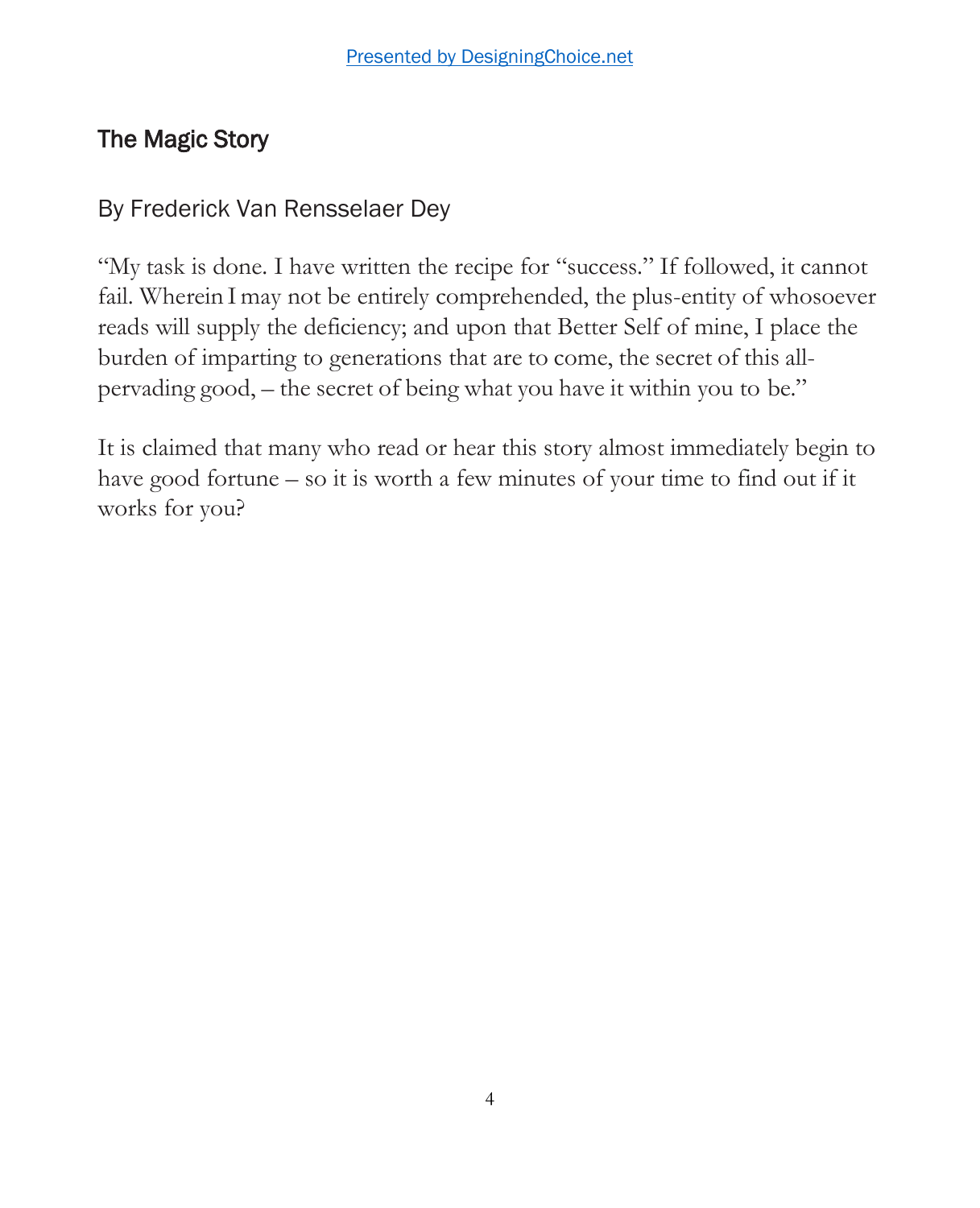#### <span id="page-4-0"></span>How the Magic Story was found....

I was sitting alone in the cafe and had just reached for the sugar preparatory to putting it into my coffee. Outside, the weather was hideous. Snow and sleet came swirling down, and the wind howled frightfully. Every time the outer door opened, a draft of unwelcome air penetrated the uttermost corners of the room. Still I was comfortable. The snow and sleet and wind conveyed nothing to me except an abstract thanksgiving that I was where it could not affect me. While I dreamed and sipped my coffee, the door opened and closed, and admitted – Sturtevant.

Sturtevant was an undeniable failure, but, withal, an artist of more than ordinary talent. He had, however, fallen into the rut traveled by ne'er-do-wells, and was out at the elbows as well as insolvent.

As I raised my eyes to Sturtevant's I was conscious of mild surprise at the change in his appearance. Yet he was not dressed differently. He wore the same threadbare coat in which he always appeared, and the old brown hat was the same. And yet there was something new and strange in his appearance. As he swished his hat around to relieve it of the burden of snow deposited by the howling nor'wester, there was something new in the gesticulation. I could not remember when I had invited Sturtevant to dine with me, but involuntarily I beckoned to him. He nodded and presently seated himself opposite to me. I asked him what he would have, and he, after scanning the bill of fare carelessly, ordered from it leisurely, and invited me to join him in coffee for two. I watched him in stupid wonder, but, as I had invited the obligation, I was prepared to pay for it, although I knew I hadn't sufficient cash to settle the bill. Meanwhile I noticed the brightness of his usual lackluster eyes, and the healthful, hopeful glow upon his cheek, with increasing amazement.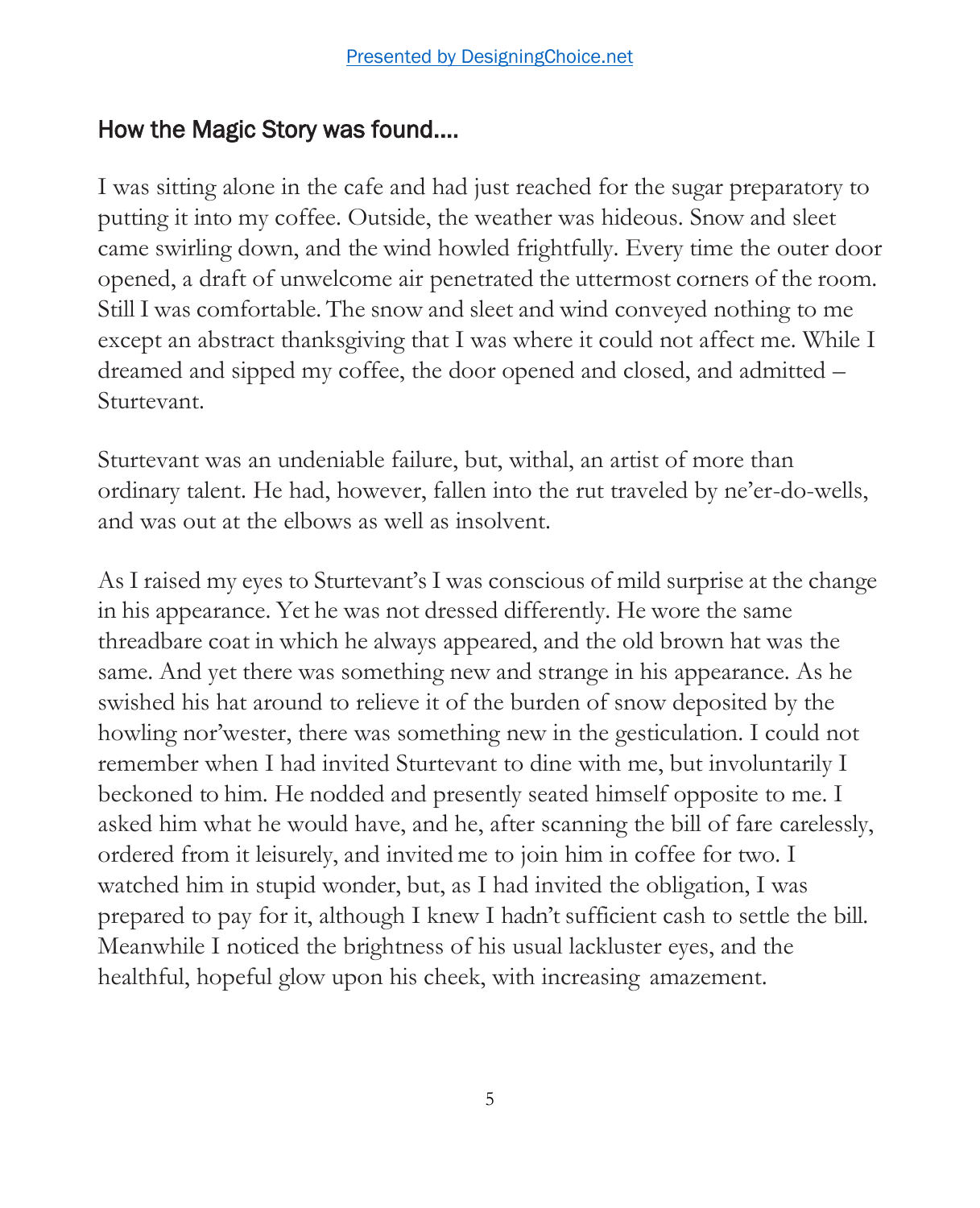"Have you lost a rich uncle?" I asked.

"No," he replied, calmly, "but I have found my mascot." "Brindle, bull or terrier? I inquired.

"Currier," said Sturtevant, at length, pausing with his coffee cup half way to his lips, "I see that I have surprised you. It is not strange, for I am a surprise to myself. I am a new man, a different man, – and the alteration has taken place in the last few hours. You have seen me come into this place 'broke' many a time, when you have turned away, so that I would think you did not see me. I knew why you did that. It was not because you did not want to pay for a dinner, but because you did not have the money to do it. Is that your check? Let me have it. Thank you. I haven't any money with me tonight, but I, – well, this is my treat."

He called the waiter to him, and, with an inimitable flourish, signed his name on the backs of the two checks, and waved him away. After that he was silent for a moment while he looked into my eyes, smiling at the astonishment which I in vain strove to conceal.

"Do you know an artist who possesses more talent than I?" he asked, presently. No. Do you happen to know anything in the line of my profession that I could not accomplish, if I applied myself to it? No. You have been a reporter for the dailies for – how many? – seven or eight years. Do you remember when I ever had any credit until tonight? No. Was I refused just now? You have seen for yourself. Tomorrow my new career begins. Within a month I shall have a bank account. Why? Because I have discovered the secret of success."

"Yes," he continued, when I did not reply, "my fortune is made. I have been reading a strange story, and since reading it, I feel that my fortune is assured. It will make your fortune, too. All you have to do is read it. You have no idea what it will do for you. Nothing is impossible after you know that story. It makes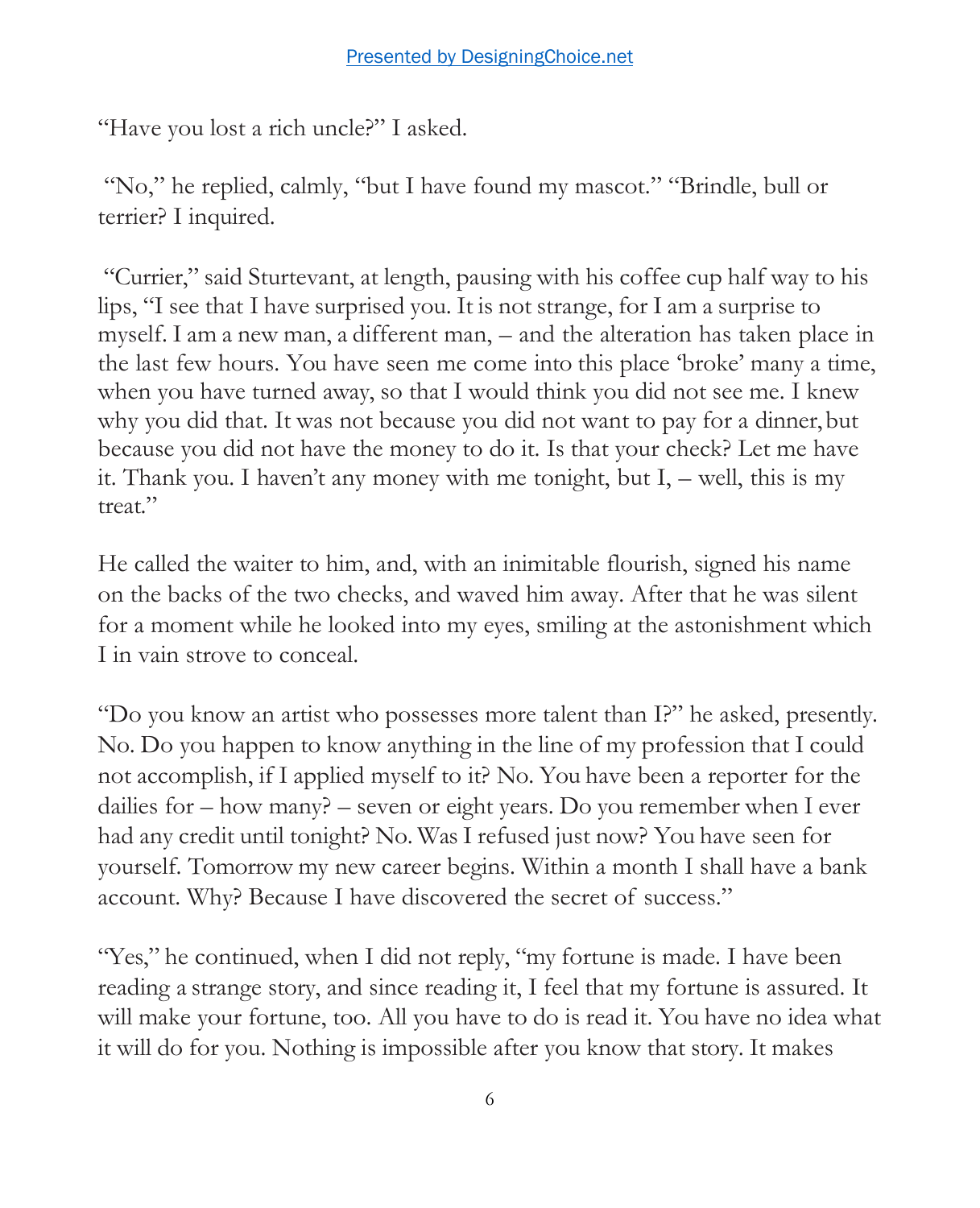everything as plain as A, B, C. The very instant you grasp its true meaning, success is certain. This morning I was a hopeless, aimless bit of garbage in the metropolitan ash can; tonight I wouldn't change places with a millionaire. That sounds foolish, but it is true. The millionaire has spent his enthusiasm; mine is all at hand."

"You amaze me," I said, wondering if he had been drinking absinthe. "Won't you tell me the story? I should like to hear it."

"Certainly. I mean to tell it to the whole world. It is really remarkable that it should have been written and should remain in print so long, with never a soul to appreciate it until now. This morning I was starving. I hadn't any credit, nor a place to get a meal. I was seriously meditating suicide. I had gone to three of the papers for which I had done work, and had been handed back all that I had submitted. I had to choose quickly between death by suicide and death slowly by starvation. Then I found the story and read it. You can hardly imagine the transformation. Why, my dear boy, everything changed at once, – and there you are."

```
"But what is the story, Sturtevant?"
```
"Wait; let me finish. I took those old drawings to other editors, and every one of them was accepted at once."

"Can the story do for others what it has done for you? For example, would it be of assistance to me?" I asked.

"Help you? Why not? Listen and I will tell it to you, although, really, you should read it. Still I will tell it as best I can. It is like this: you see, ... "

The waiter interrupted us at that moment. He informed Sturtevant that he was wanted on the telephone, and with a word of apology, the artist left the table.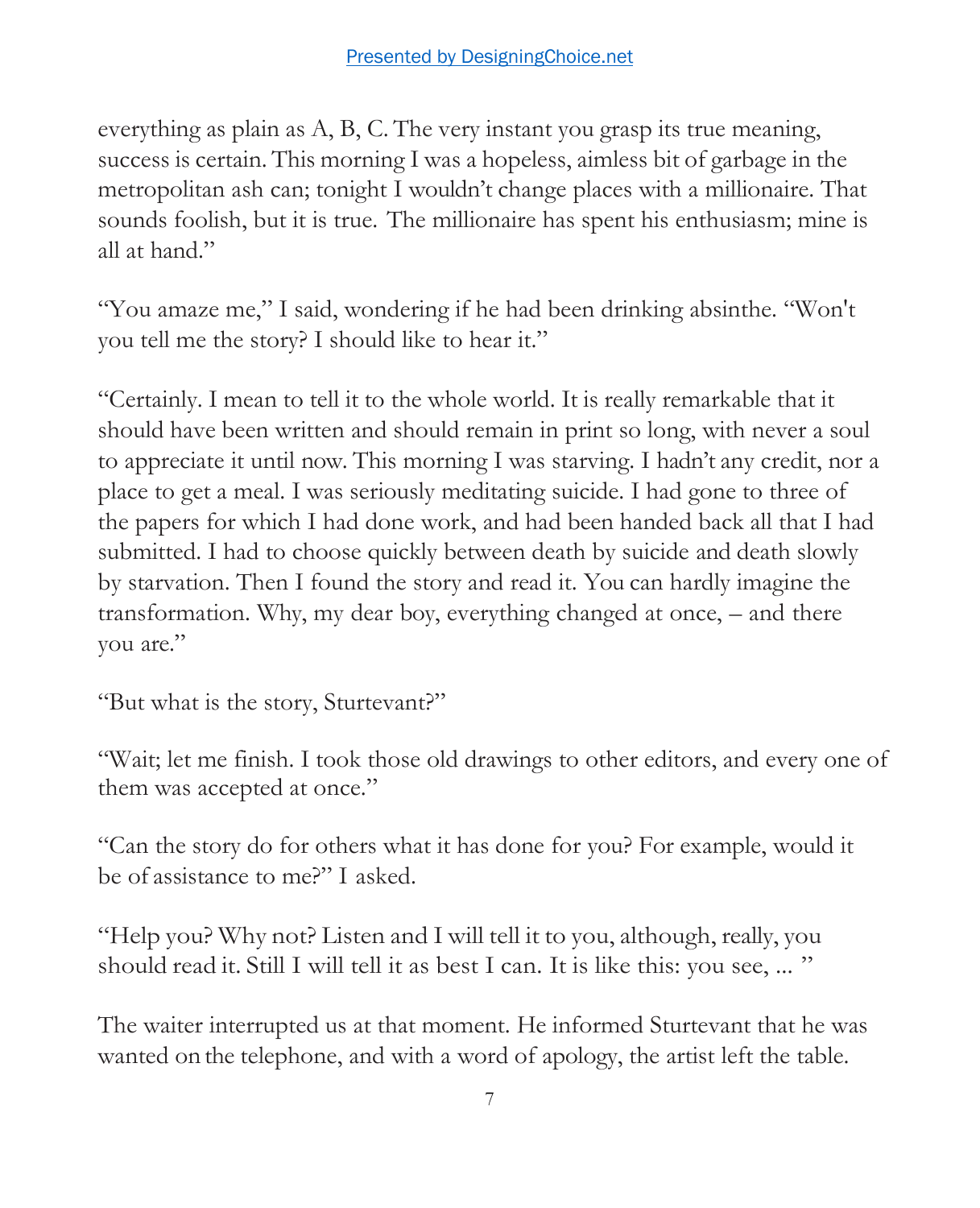Five minutes later I saw him rush out into the sleet and wind and disappear. Within the recollection of the frequenters of that cafe, Sturtevant had never before been called out by telephone, that, of itself, was substantial proof of a change in his circumstances.

\* \* \*

One night, on the street, I encountered Avery, a former college chum, then a reporter on one of the evening papers. It was about a month after my memorable interview with Sturtevant, which, by that time, was almost forgotten.

"Hello, old chap," he said; "how's the world using you? Still on space?"

"Yes," I replied, bitterly, "with prospects of being on the town, shortly. But you look as if things were coming your way. Tell me all about it."

"Things have been coming my way, for a fact, and it is all remarkable, when all is said. You know Sturtevant, don't you? It's all due to him. I was plumb down on my luck, – thinking of the morgue and all that, – looking for you, in fact, with the idea you would lend me enough to pay my room rent, when I met Sturtevant. He told me a story, and, really, old man, it is the most remarkable story you ever heard; it made a new man out of me. Within twenty-four hours I was on my feet and I've hardly known a care or a trouble since."

Avery's statement, uttered calmly, and with the air of one who had merely pronounced an axiom, recalled to my mind the conversation with Sturtevant in the cafe that stormy night, nearly a month before.

"It must be a remarkable story," I said, incredulously. "Sturtevant mentioned it to me once. I have not seen him since. Where is he now?"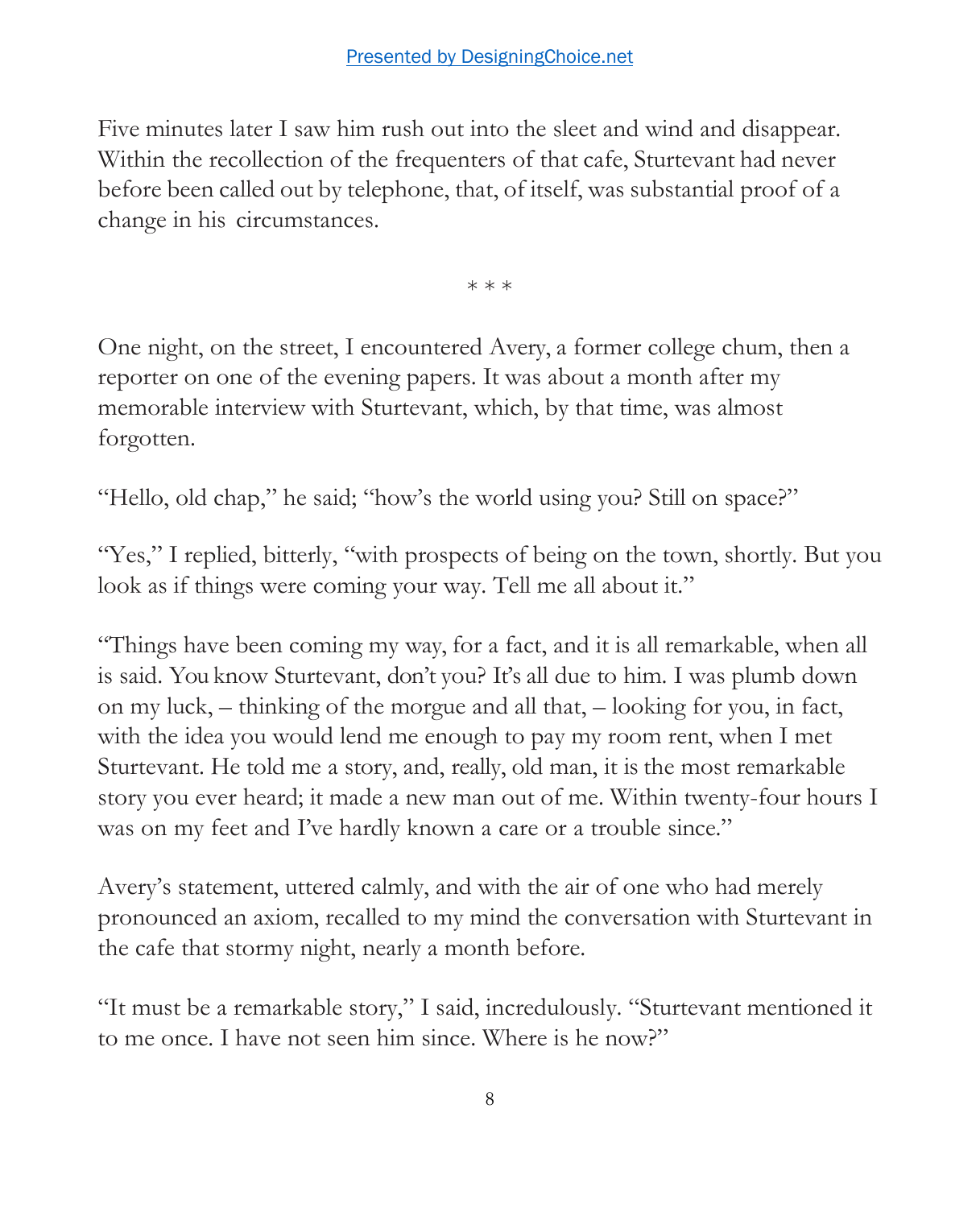"He has been making war sketches in Cuba, at two hundred a week; he's just returned. It is a fact that everybody who has heard the story has done well since.

There are Cosgrove and Phillips, – friends of mine, – you don't know them. One's a real estate agent; the other's a broker's clerk, Sturtevant told them the story, and they have experienced the same results that I have; and they are not the only ones.

"Do you know the story?" I asked. "Will you try its effect on me?"

"Certainly; with the greatest pleasure in the world. I would like to have it printed in big black type, and posted on the elevated stations throughout New York. It certainly would do a lot of good, and it's as simple as A, B, C: like living on a farm. Excuse me a minute, will you? I see Danforth over there. Back in a minute, old chap."

If the truth be told, I was hungry. My pocket at that moment contained exactly five cents; just enough to pay my fare up-town, but insufficient also to stand the expense of filling my stomach. There was a "night owl" wagon in the neighborhood, where I had frequently "stood up" the purveyor of midnight dainties, and to him I applied. He was leaving the wagon as I was on the point of entering it, and I accosted him.

"I'm broke again," I said, with extreme cordiality. "You'll have to trust me once more. Some ham and eggs, I think, will do for the present."

He coughed, hesitated a moment, and then re-entered the wagon with me.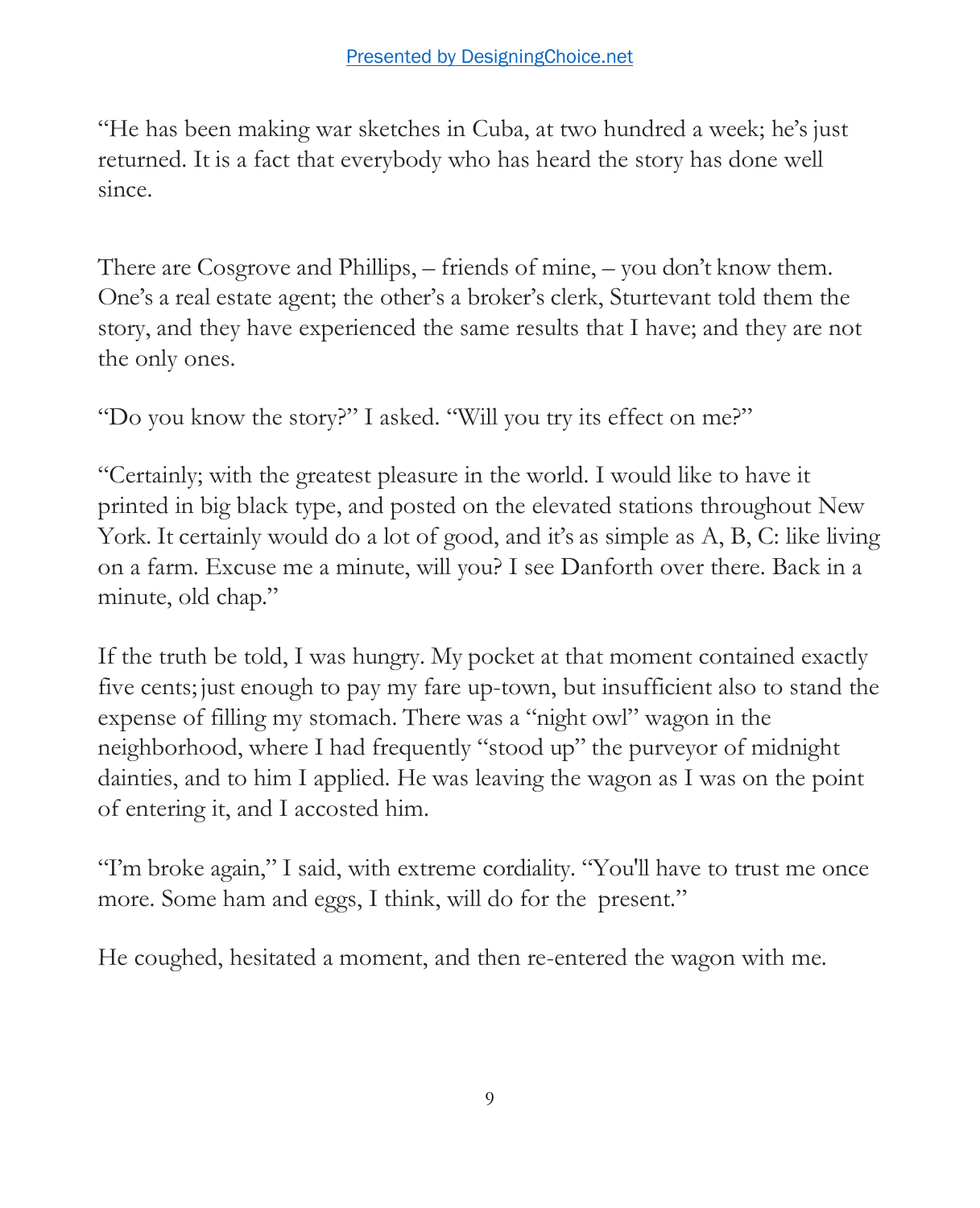"Mr. Currier is good for anything he orders'" he said to the man in charge; "one of my old customers. This is Mr. Bryan, Mr. Currier. He will take good care of you, and 'stand for' you, just the same as I would. The fact is, I have sold out. I've just turned over the outfit to Bryan.

By the way, isn't Mr. Sturtevant a friend of yours?" I nodded. I couldn't have spoken if I had tried.

"Well," continued the "ex-night owl" man, "he came in here one night, about a month ago, and told me the most wonderful story I ever heard. I've just bought a place in Eighth Avenue, where I am going to run a regular restaurant – near Twenty-third Street. Come and see me."

He was out of the wagon and the sliding door had been banged shut before I could stop him; so I ate my ham and eggs in silence, and resolved that I would hear that story before I slept. In fact, I began to regard it with superstition. If it had made so many fortunes, surely it should be capable of making mine.

The certainty that the wonderful story  $-$  I began to regard it as magic  $-$  was in the air, possessed me. As I started to walk homeward, fingering the solitary nickel in my pocket and contemplating the certainty of riding downtown in the morning, I experienced the sensation of something stealthily pursuing me, as if Fate were treading along behind me, yet neverover- taking, and I was conscious that I was possessed with or by the story. When I reached Union Square, I examined my address book for the home of Sturtevant. It was not recorded there. Then I remembered the cafe in University Place, and, although the hour was late, it occurred to me that he might be there. He was! In a far corner of the room, surrounded by a group of acquaintances, I saw him. He discovered me at the same instant, and motioned to me to join them at the table. There was no chance for the story, however. There were half a dozen around the table, and I was the furthest removed from Sturtevant. But I kept my eyes upon him, and bided my time, determined that, when he rose to depart, I would go with him.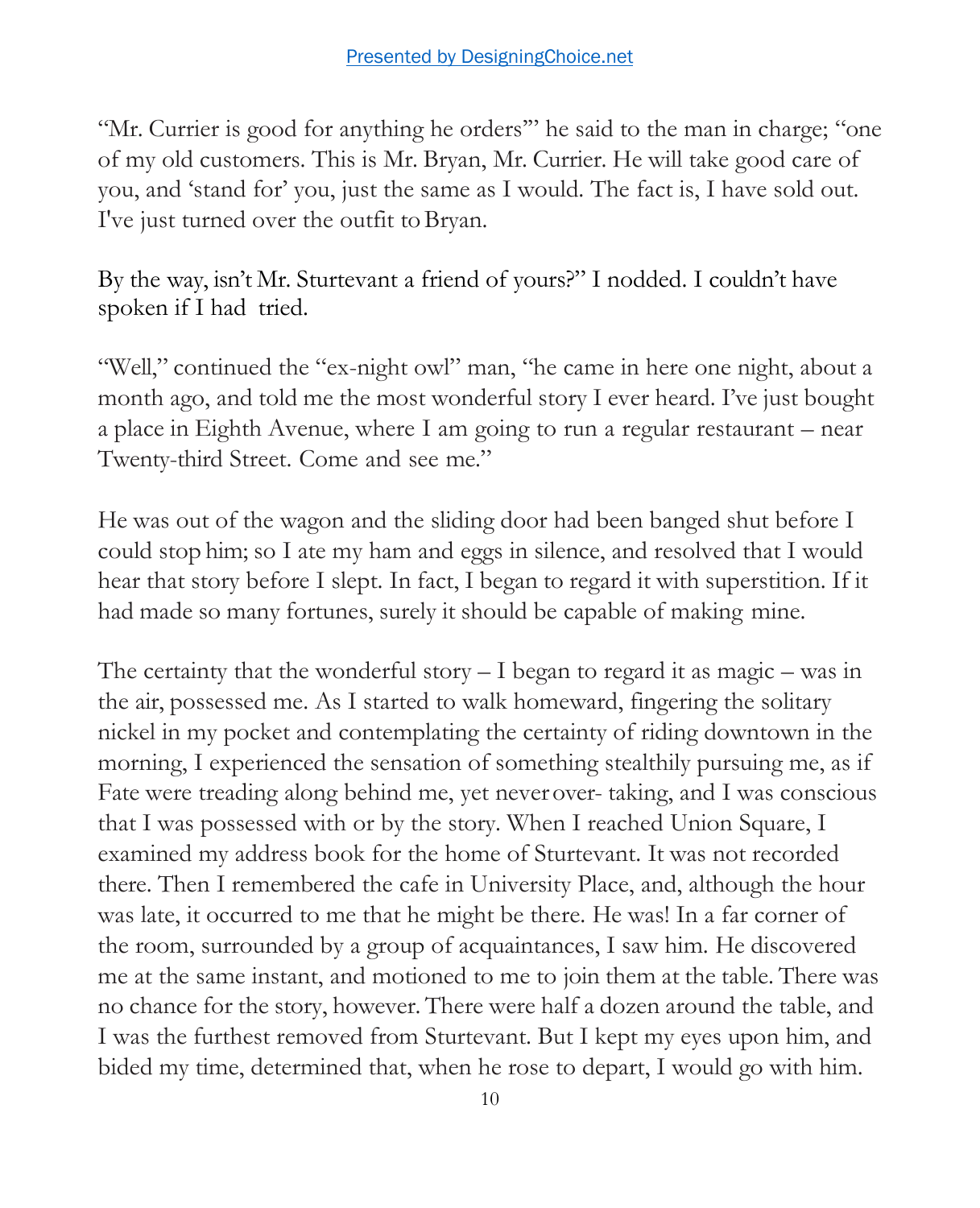A silence, suggestive of respectful awe, had fallen upon the party when I took my seat. Everyone had seemed to be thinking, and the attention of all was fixed upon Sturtevant. The cause was apparent. He had been telling the story. I had entered the cafe just too late to hear it. On my right, when I took my seat, was a doctor; on my left a lawyer. Facing me on the other side was a novelist with whom I had some acquaintance. The others were artists and newspaper men.

"It's too bad, Mr. Currier," remarked the doctor; "you should have come a little sooner, Sturtevant has been telling us a story; it is quite wonderful, really. I say, Sturtevant, won't you tell that story again, for the benefit of Mr. Currier?"

"Why yes. I believe that Currier has, somehow, failed to hear the magic story, although, as a matter of fact, I think he was the first one to whom I mentioned it at all. It was here, in this cafe, too, – at this very table. Do you remember what a wild night that was, Currier? Wasn't I called to the telephone, or something like that? To be sure! I remember, now; interrupted just at the point when I was beginning the story. After that I told it to three or four fellows, and it 'braced them up,' as it had me. It seems incredible that a mere story can have such a tonic effect upon the success of so many persons who are engaged in such widely different occupations, but that is what it has done. It is a kind of never-failing remedy, like a cough mixture that is warranted to cure everything, from a cold in the head to galloping consumption.There was Parsons, for example. He is a broker, you know, and had been on the wrong side of the market for a month. He had utterly lost his grip, and was on the verge of failure. I happened to meet him at the time he was feeling the bluest, and before we parted, something brought me around to the subject of the story, and I related it to him. It had the same effect on him as it had on me, and has had on everybody who has heard it, as far as I know. I think you will all agree with me, that it is not the story itself that performs the surgical operation on the minds of those who are familiar with it; it is the way it is told, – in print, I mean. The author has, somehow, produced a psychological effect which is indescribable. The reader is hypnotized. He receives a mental and moral tonic.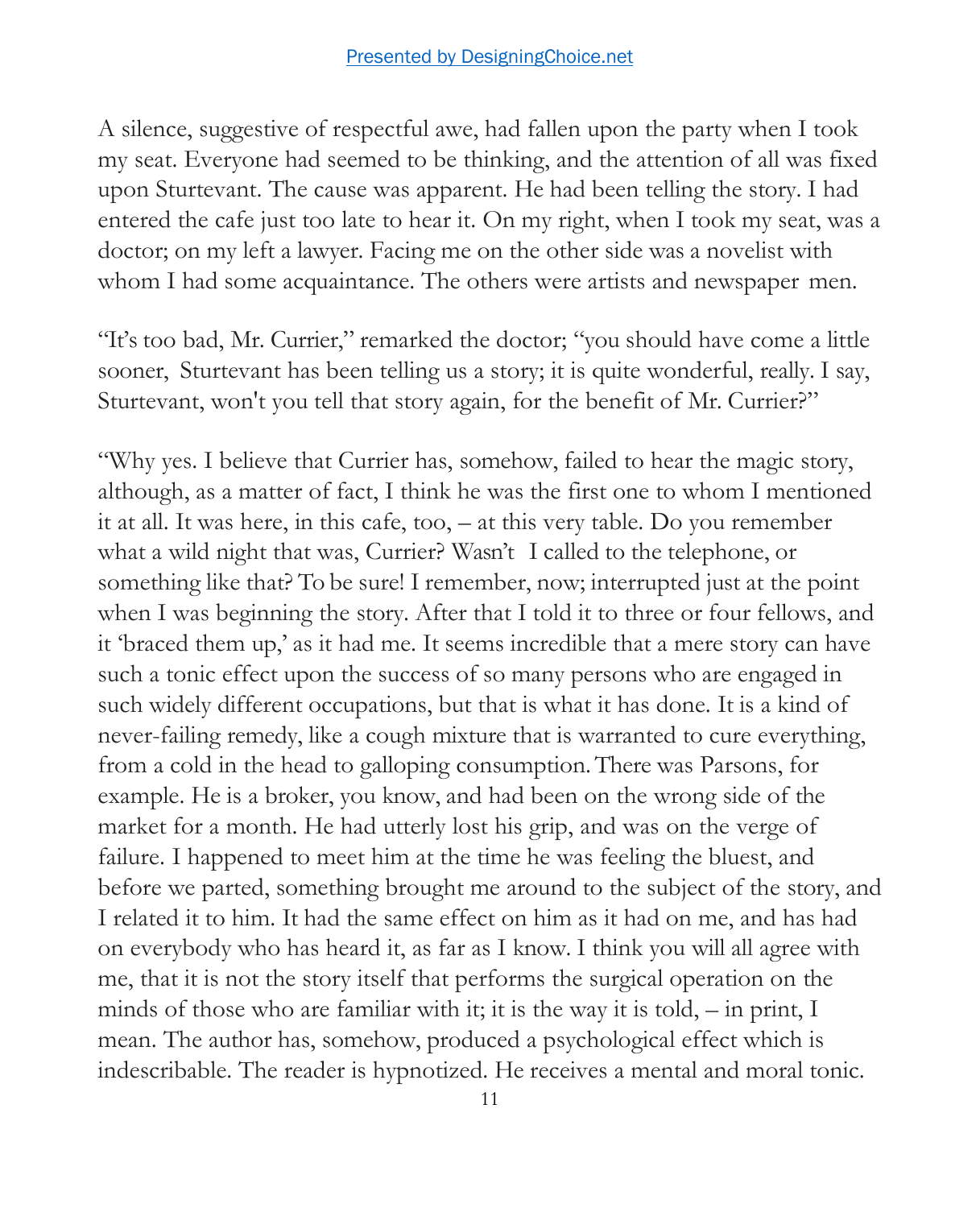Perhaps, doctor, you can give some scientific explanation of the influence exerted by the story. It is a sort of elixir manufactured out of words, eh?"

From that the company entered upon a general discussion of theories. Now and then slight references were made to the story itself, and they were just sufficient to tantalize me, – the only one present who had not heard it.

At length, I left my chair, and passing around the table, seized Sturtevant by one arm, and succeeded in drawing him away from the party.

"If you have any consideration for an old friend who is rapidly being driven mad by the existence of that confounded story, which Fate seems determined that I shall never hear, you will relate it to me now," I said, savagely.

Sturtevant stared at me in wild surprise. "All right," he said. "The others will excuse me for a few moments, I think. Sit down here, and you shall have it. I found it pasted in an old scrap- book I purchased in Ann Street, for three cents and there isn't a thing about it by which one can get any idea in what publication it originally appeared, or who wrote it.

When I discovered it, I began casually to read it, and in a moment I was interested. Before I left it, I had read it through many times, so that I could repeat it almost word for word. It affected me strangely, – as if I had come in contact with some strong personality. There seems to be in the story a personal element that applies to every one who reads it. Well, after I had read it several times, I began to think it over. I couldn't stay in the house, so I seized my coat and hat and went out. I must have walked several miles, buoyantly, without realizing that I was the same man, who, in only a short time before, had been in the depths of despondency. That was the day I met you here, – you remember."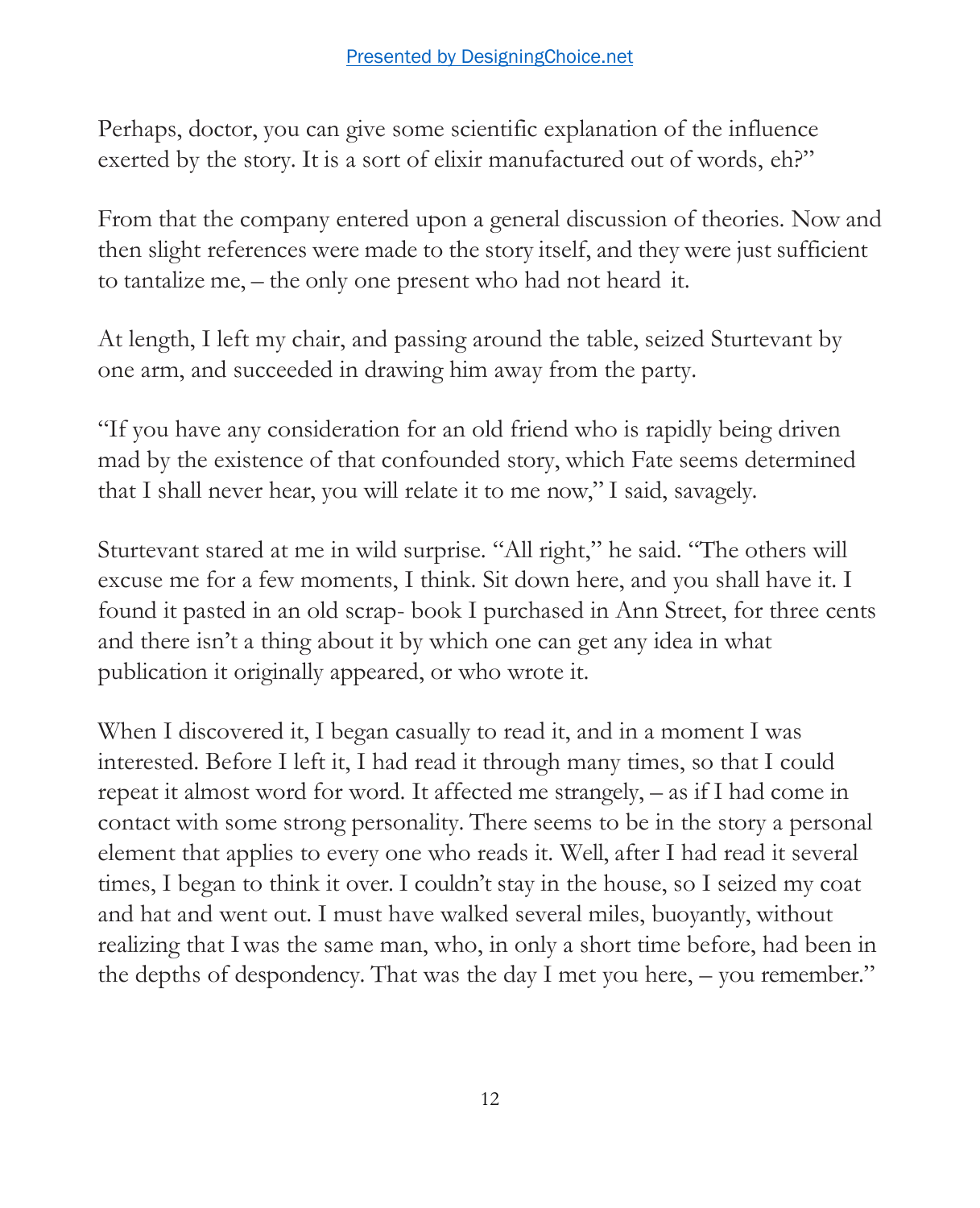We were interrupted at that instant by a uniformed messenger, who handed Sturtevant a telegram. It was from his chief, and demanded his instant attendance at the office. The sender had already been delayed an hour, and there was no help for it; he must go at once.

"Too bad!" said Sturtevant, rising and extending his hand. "Tell you what I'll do, old chap. I'm not likely to be gone any more than an hour or two. You take my key and wait for me in my room. In the escritoire near the window you will find an old scrapbook bound in rawhide. It was manufactured, I have no doubt, by the author of the magic story. Wait for me in my room until I return."

I found the book without difficulty. It was a quaint, home-made affair, covered, as Sturtevant had said, with rawhide, and bound with leather thongs. The pages formed an odd combination of yellow paper, vellum and homemade parchment. I found the story, curiously printed on the last-named material. It was quaint and strange. Evidently, the printer had "set" it under the supervision of the writer. The phraseology was an unusual combination of seventeenth and eighteenth century mannerisms, and the interpolation of italics and capitals could have originated in no other brain than that of its author.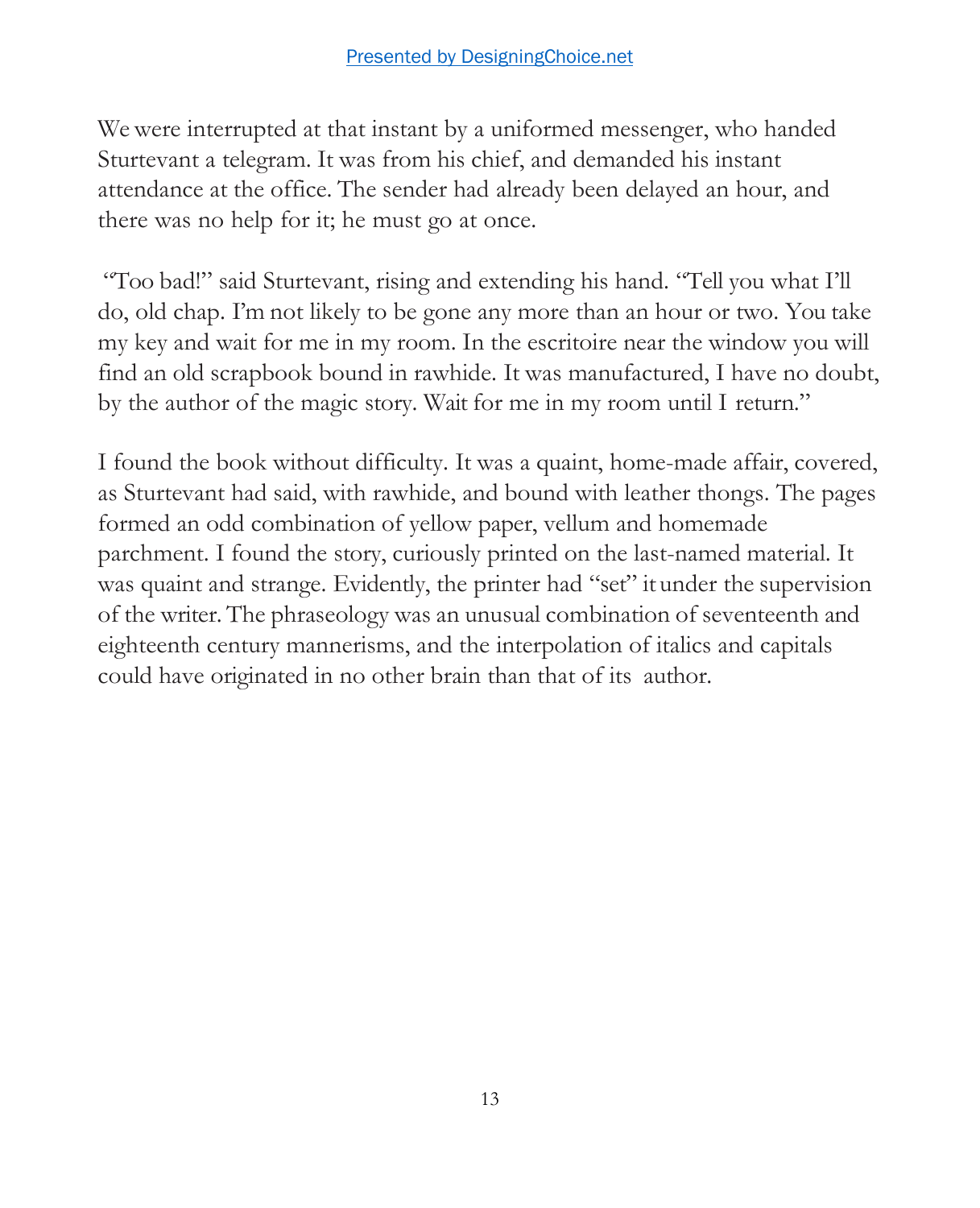#### <span id="page-13-0"></span>The Magic Story, by unknown author

Inasmuch as I have evolved from my experience the one great secret of success for all worldly undertakings, I deem it wise, now that the number of my days is nearly counted, to give to the generations that are to follow me the benefit of whatsoever knowledge I possess. I do not apologize for the manner of my expression, nor for the lack of literary merit, the latter being, I won't, its own apology. Tools much heavier than the pen have been my portion, and moreover, the weight of years has somewhat palsied the hand and brain; nevertheless, the fact I can tell, and what I deem the meat within the nut. What mattereth it, in what manner the shell be broken, so that the meat be obtained and rendered useful? I doubt not that I shall use, in the telling, expressions that have clung to my memory since childhood; for, when men attain the number of my years, happenings of youth are like to be clearer to their perceptions than are events of recent date; nor doth it matter much how a thought is expressed, if it be whole- some and helpful, and findeth the understanding.

Much have I wearied my brain anent the question, how best to describe this recipe for success that I have discovered, and it seemeth advisable to give it as it came to me; that is, if I relate somewhat of the story of my life, the directions for agglomerating the substances, and supplying the seasoning for the accomplishment of the dish, will plainly be perceived. Happen they may; and that men may be born generations after I am dust, who will live to bless me for the words I write.

\* \* \*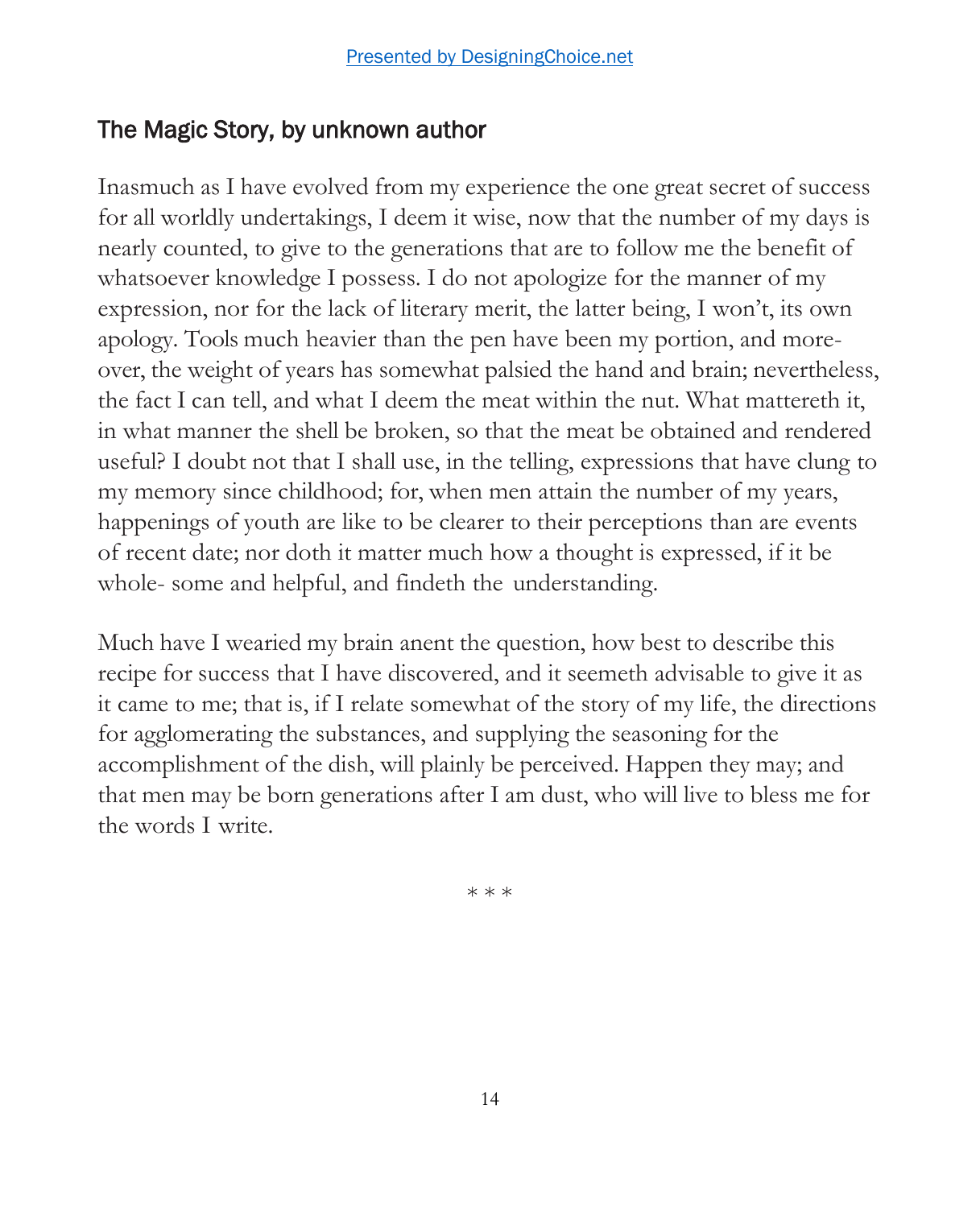<span id="page-14-0"></span>My father, then, was a seafaring man who, early in life, forsook his vocation, and settled on a plantation in the colony of Virginia, where, some years thereafter, I was born, which event took place in the year 1642; and that was over a hundred years ago. Better for my father had it been, had he hearkened to the wise advice of my mother, that he remain in the calling of his education; but he would not have it so, and the good vessel he captained was bartered for the land I spoke of.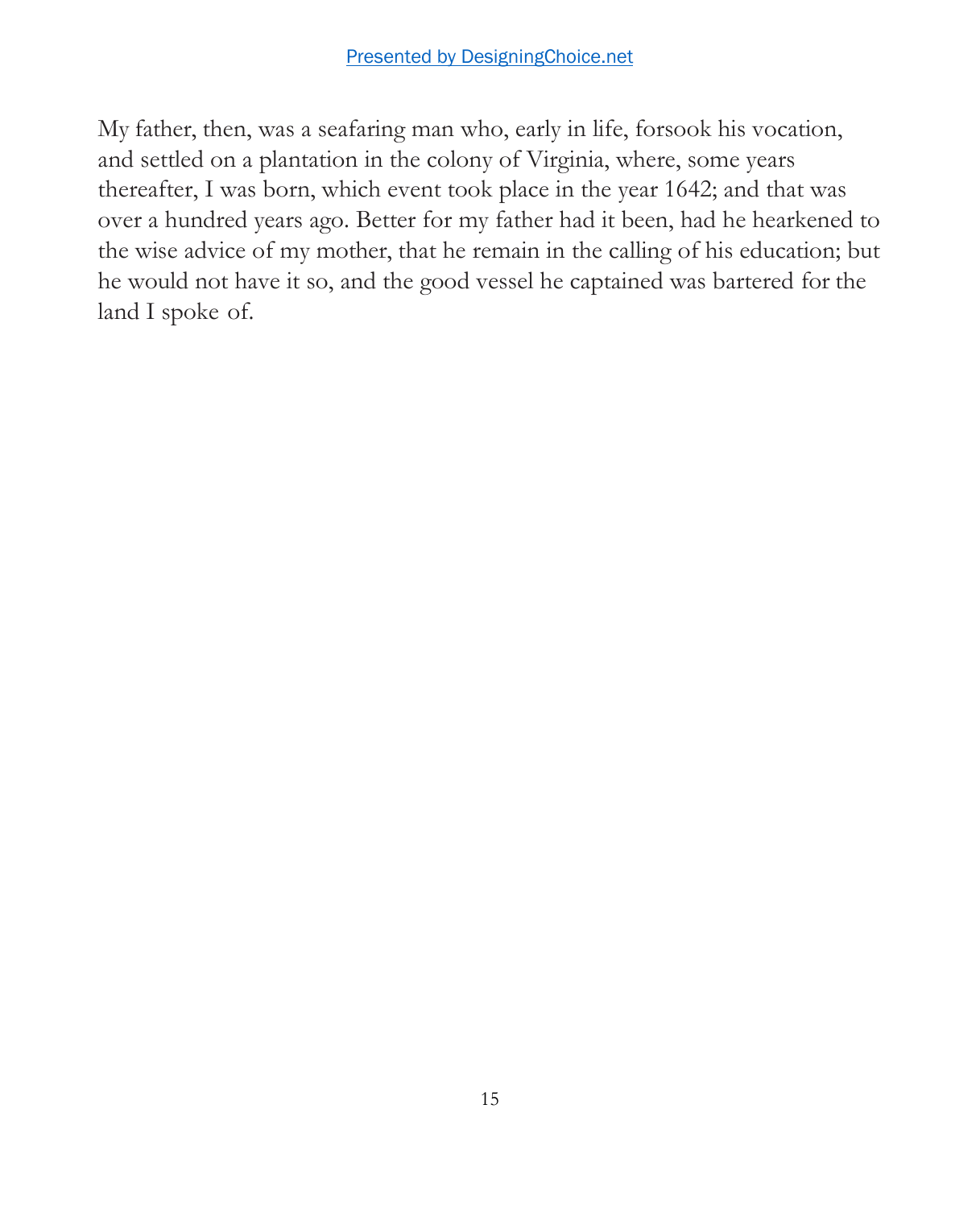#### Here beginneth the first lesson to be acquired:

Man should not be blinded to whatsoever merit exists in the opportunity which he hath in hand, remembering that a thousand promises for the future should weigh as naught against the possession of a single piece of silver.

When I had achieved ten years, my mother's soul took flight, and two years thereafter my worthy father followed her. I, being their only begotten, was left alone; howbeit, there were friends who, for a time, cared for me; that is to say, they offered me a home beneath their roof, – a thing which I took advantage of for the space of five months. From my father's estate there came to me naught; but, in the wisdom that came with increasing years, I convinced myself that his friend, under whose roof I lingered for some time, had defrauded him, and therefore me.

Of the time from the age of twelve and a half until I was three and twenty, I will make no recital here, since that time hath naught to do with this tale; but some time after, having in my possession the sum of sixteen guineas, ten, which I had saved from the fruits of my labor, I took ship to Boston town, where I began to work first as a cooper, and thereafter as a ship's carpenter, although always after the craft was docked; for the sea was not amongst my desires.

<span id="page-15-0"></span>Fortune will sometimes smile upon an intended victim because of pure perversity of temper. Such was one of my experiences. I prospered, and at seven and twenty, owned the yard wherein, less than four years earlier, I had worked for hire. Fortune, howbeit, is a jade who must be coerced; she will not be coddled.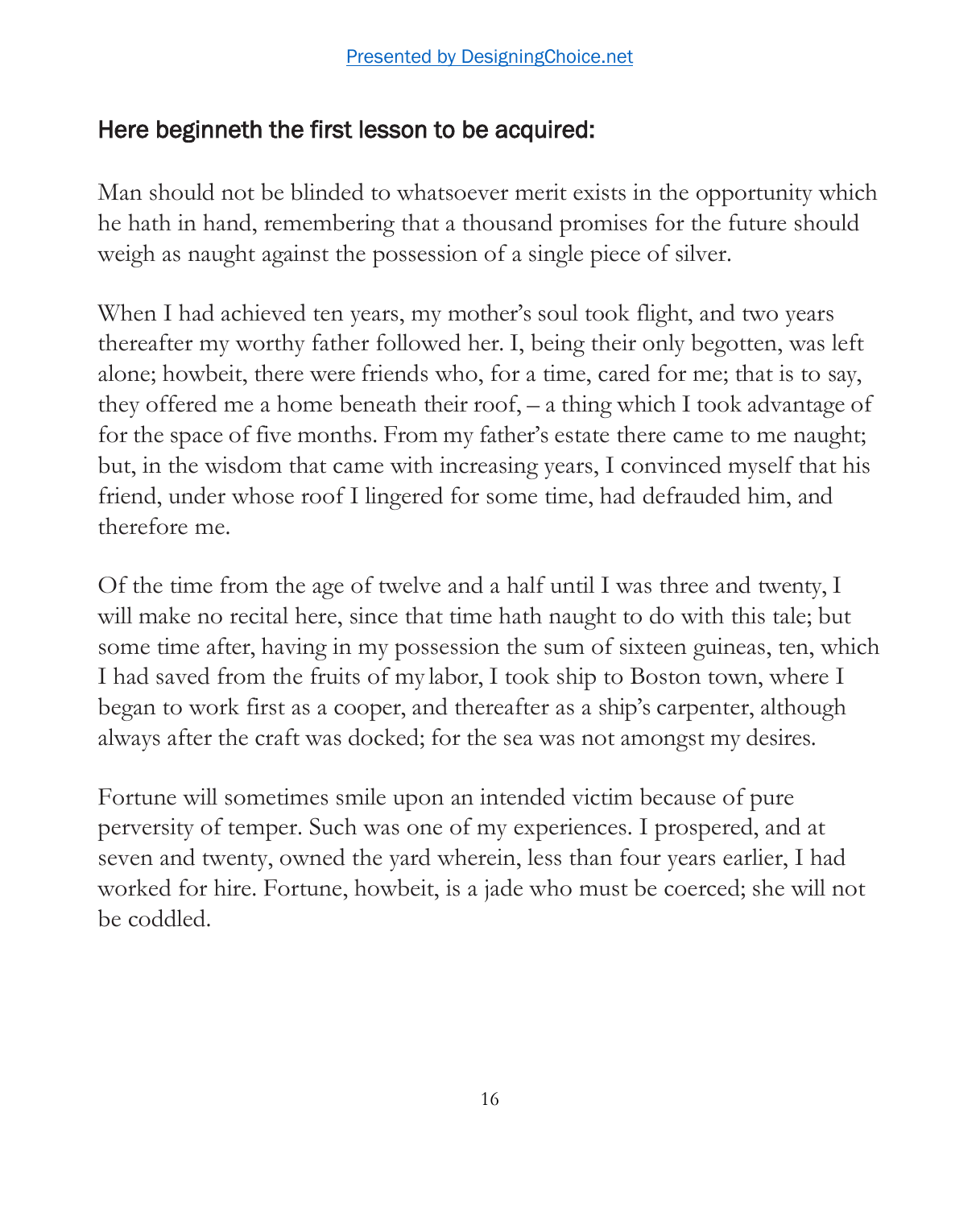#### Here beginneth the second lesson to be acquired:

Fortune is ever elusive, and can only be retained by force. Deal with her tenderly and she will forsake you for a someone stronger.

About this time, Disaster (which is one of the heralds of broken spirits and lost resolve), paid me a visit. Fire ravaged my yards, leaving me nothing in its blackened paths but debts, which I had not the coin wherewith to defray. I labored with my acquaintances, seeking assistance for a new start, but the fire that had burned my competence, seemed also to have consumed their sympathies. So it happened, within a short time, that not only had I lost all, but I was hopelessly indebted to others; and for that they cast me into prison. It is possible that Imight have rallied from my losses but for this last indignity, which broke down my spirits so that I became utterly despondent. Upward of a year I was detained within the goal; and, when I did come forth, it was not the same hopeful, happy man, content with his lot, and with confidence in the world and its people, who had entered there.

<span id="page-16-0"></span>Life has many pathways, and of them by far the greater number lead downward. Some are precipitous, others are less abrupt; but ultimately, no matter at what inclination the angle may be fixed, they arrive at the same destination, – failure.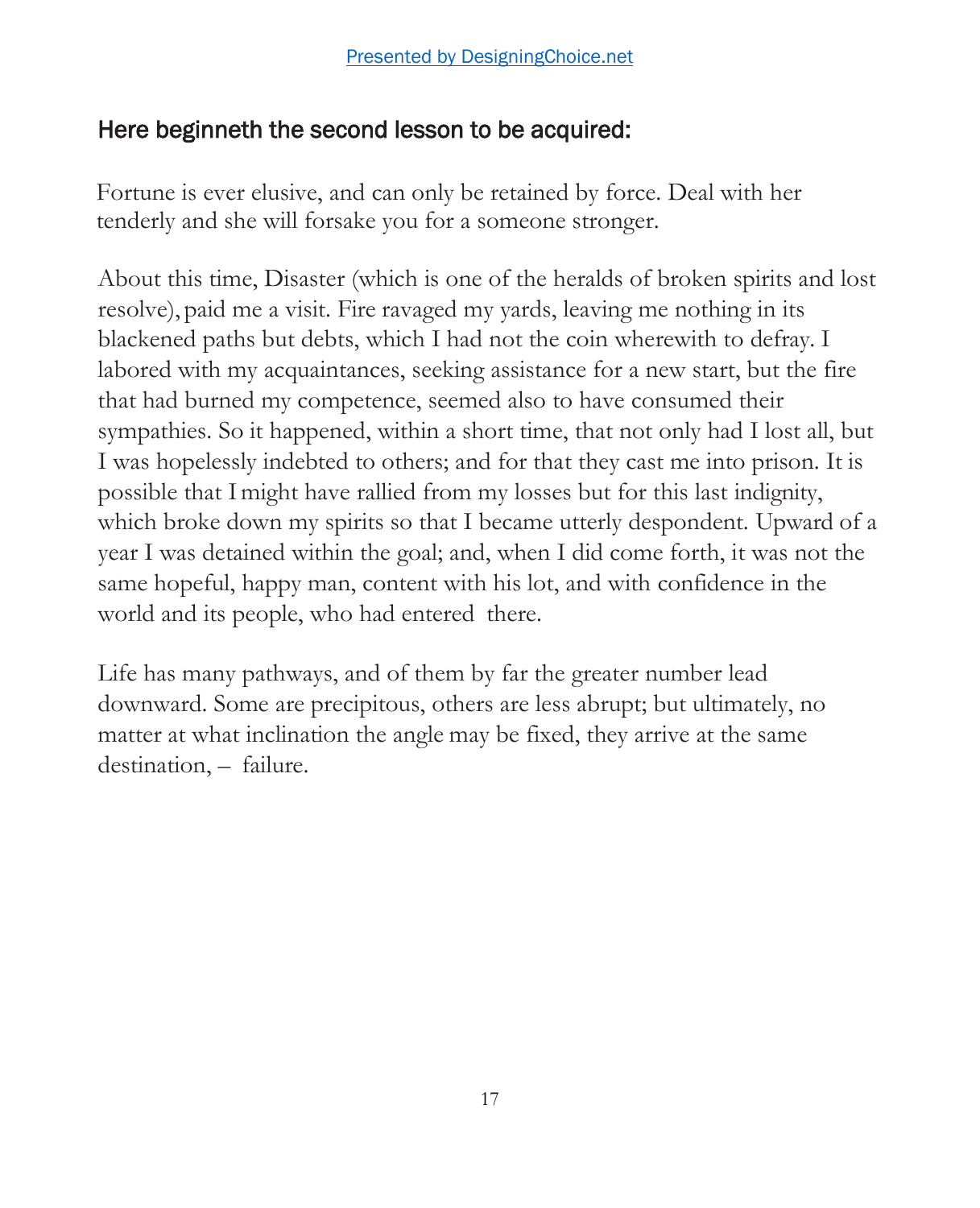### And here beginneth the third lesson:

Failure exists only in the grave. Man, being alive, hath not yet failed; always he may turn about and ascend by the same path he descended by; and there may be one that is less abrupt (albeit longer of achievement), and more adaptable to his condition.

<span id="page-17-0"></span>When I came forth from prison, I was penniless. In all the world I possessed naught beyond the poor garments which covered me, and a walking stick which the turnkey had permitted me to retain, since it was worthless. Being a skilled workman, howbeit, I speedily found employment at good wages; but, having eaten of the fruit of worldly advantage, dissatisfaction possessed me. I became morose and sullen; whereat, to cheer my spirits, and for the sake of forgetting the losses I had sustained, I passed my evenings at the tavern. Not that I drank over- much of liquor, except on occasion (for I have ever been somewhat abstemious), but that I could laugh and sing, and parry wit and badinage with my ne'er-do-well companions.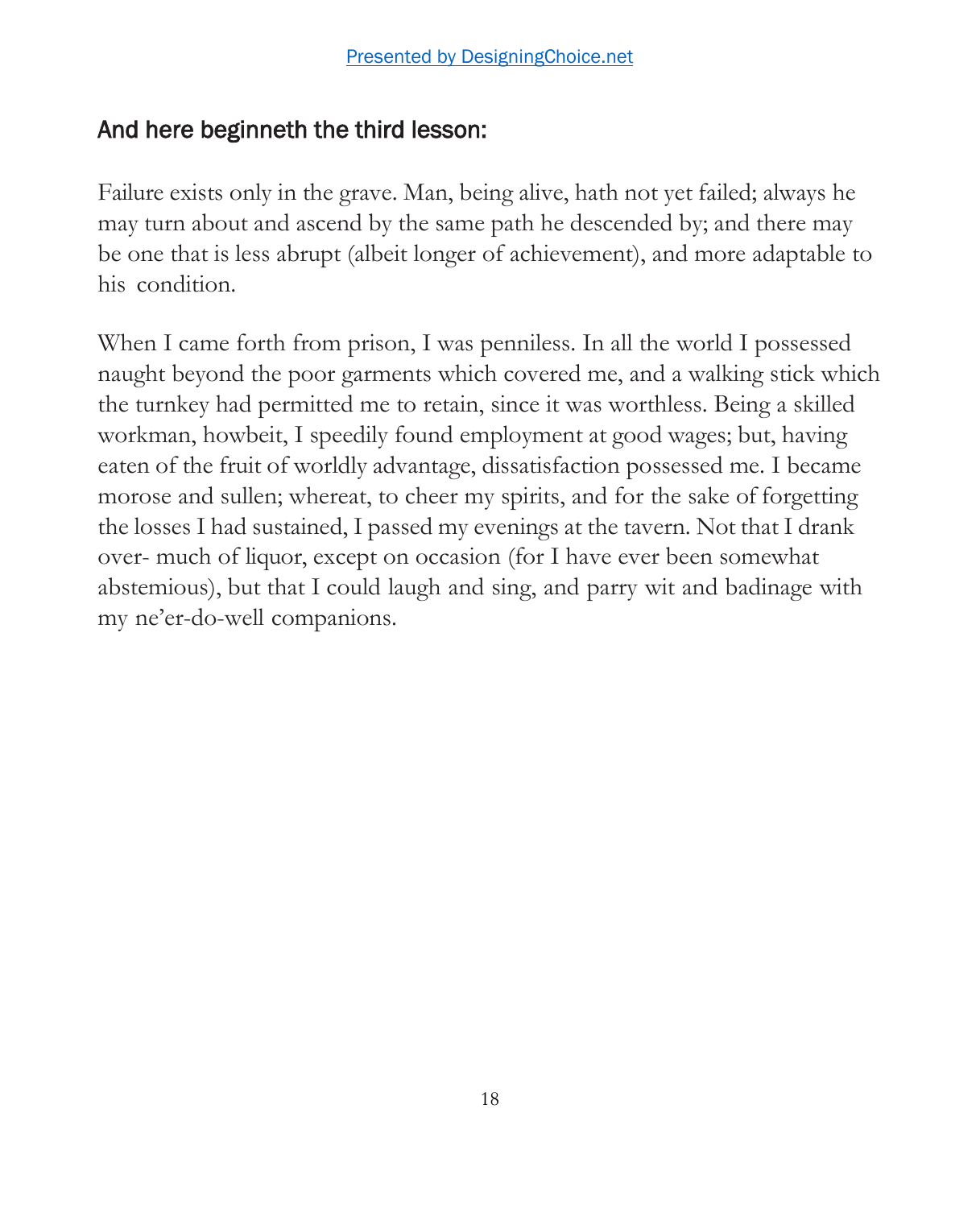### And here beginneth the fourth lesson:

Seek comrades among the industrious, for those who are idle will sap your energies from you. It was my pleasure at that time to relate, upon slight provocation, the tale of my disasters, and to rail against the men whom I deemed to have wronged me, because they had seen fit not to come to my aid. Moreover, I found childish delight in filching from my employer, each day, a few moments of the time for which he paid me. Such a thing is less honest than downright theft.

This habit continued and grew upon me until the day dawned which found me not only without employment, but also without character, which meant that I could not hope to find work with any other employer in Boston town.

It was then that I regarded myself a failure. I can liken my condition at that time for naught more similar than that of a man who, descending the steep side of a mountain, loses his foothold. The farther he slides, the faster he goes. I have also heard this condition described by the word Ishmaelite, which I understand to be a man whose hand is against everybody, and who thinks that the hands of every other man are against him.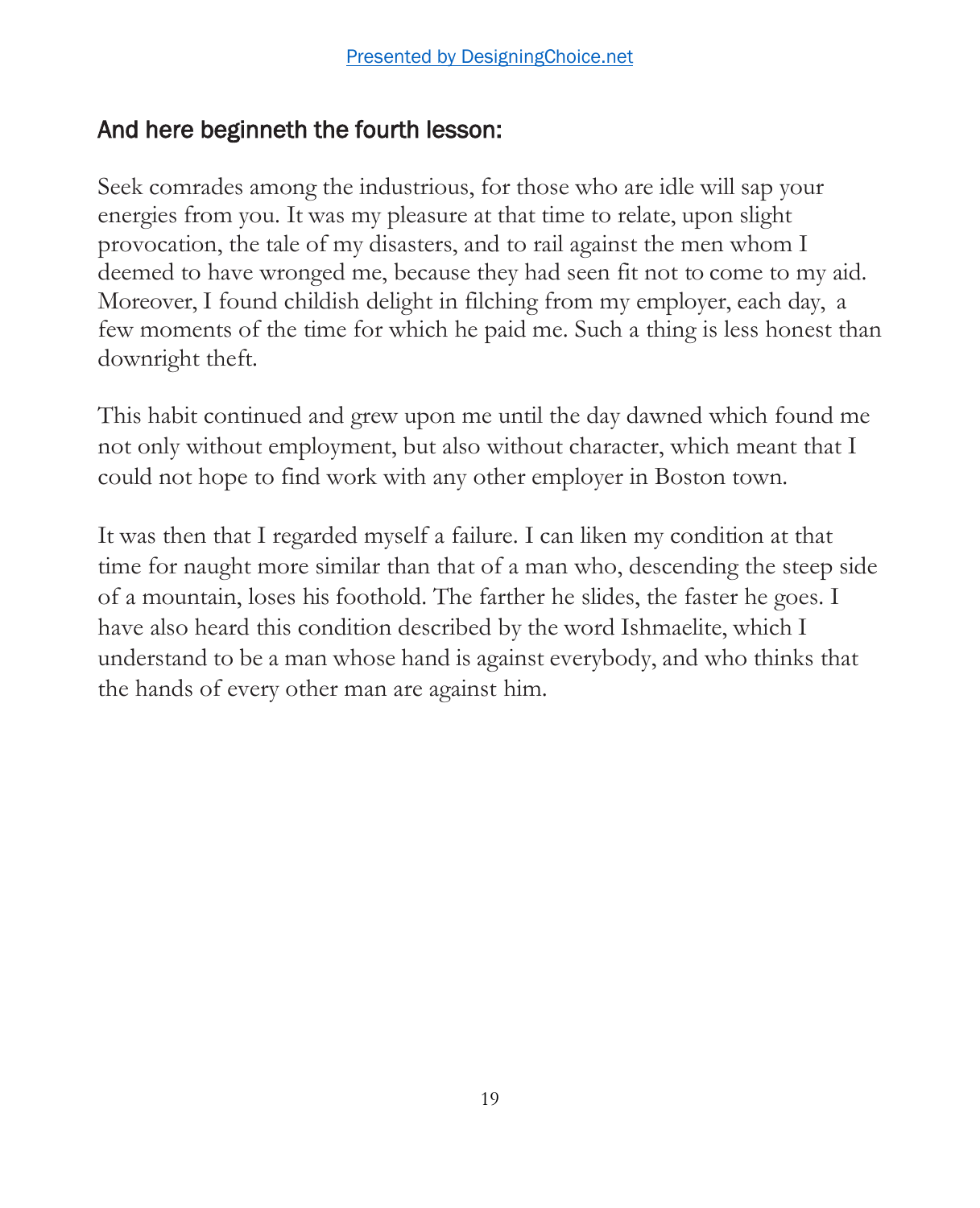### <span id="page-19-0"></span>And here beginneth the fifth lesson:

The Ishmaelite and the leper are the same, since both are abominations in the sight of man, – albeit they differ much, in that the former may be restored to perfect health. The former is entirely the result of imagination; the latter has poison in his blood.

I will not discourse at length upon the gradual degeneration of my energies. It is not meet ever to dwell much upon misfortunes (which saying is also worthy of remembrance). It is enough if I add that the day came where I possessed naught wherewith to purchase food and raiment, and I found myself like unto a pauper, save at infrequent times when I could earn a few pence, or mayhap, a shilling.

Steady employment I could not secure, so I became emaciated in body, and naught but skeleton in spirit.

My condition, then, was deplorable; not so much for the body, be it said, as for the mental part of me, which was sick unto death. In my imagination I deemed myself ostracized by the whole world, for I had sunk very low indeed;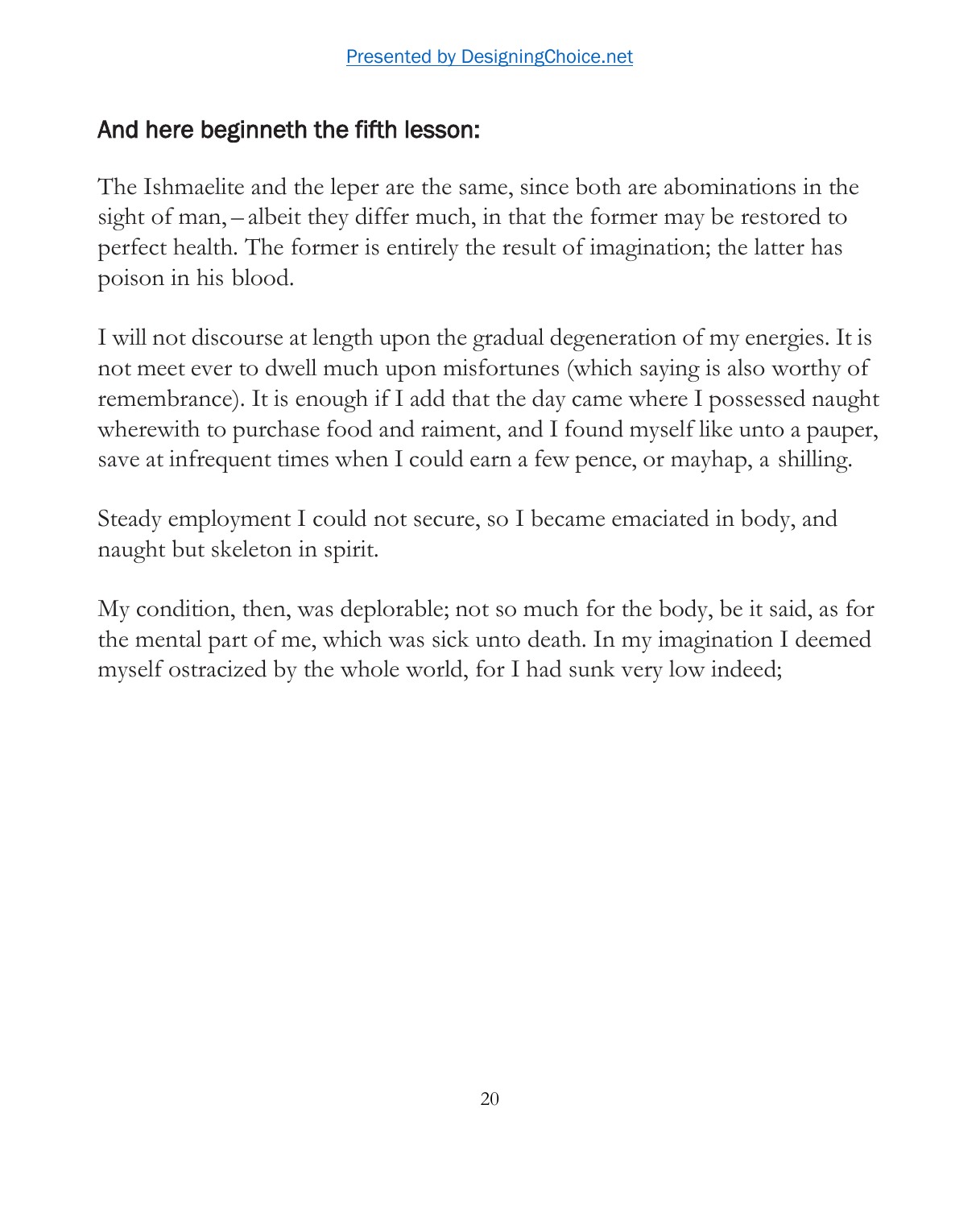#### <span id="page-20-0"></span>And here beginneth the sixth and final lesson to be acquired:

(which cannot be told in one sentence, nor in one paragraph, but must needs be adopted from the remainder of this tale).

\* \* \*

Well do I remember my awakening, for it came in the night, when, in truth, I did awake from sleep. My bed was a pile of shavings in the rear of the cooper shop where once I had worked for hire; my roof was the pyramid of casks, underneath which I had established myself. The night was cold, and I was chilled, albeit, paradoxically, I had been dreaming of light and warmth and of the depletion of good things. You will say, when I relate the effect the vision had on me, that my mind was affected. So be it, for it is the hope that the minds of others might be likewise influenced which disposes me to undertake the labor of this writing. It was the dream which converted me to the belief – nay, to the knowledge – that I was possessed of two entities: and it was my own better self that afforded me the assistance for which I had pleaded in vain from my acquaintances.

I have heard this condition described by the word "double." Nevertheless, that word does not comprehend my meaning. A double, can be naught more than a double, neither half being possessed of individuality. But I will not philosophize, since philosophy is naught but a suit of garments for the decoration of a dummy figure. Moreover, it was not the dream itself which affected me; it was the impression made by it, and the influence that it exerted over me, which accomplished my enfranchisement. In a word, then, I encouraged my other identity. After toiling through a tempest of snow and wind, I peered into a window and saw that other being. He was rosy with health; before him, on the hearth, blazed a fire of logs; there was a conscious power and force in his demeanor; he was physically and mentally muscular. I rapped timidly upon the door, and he bade me enter.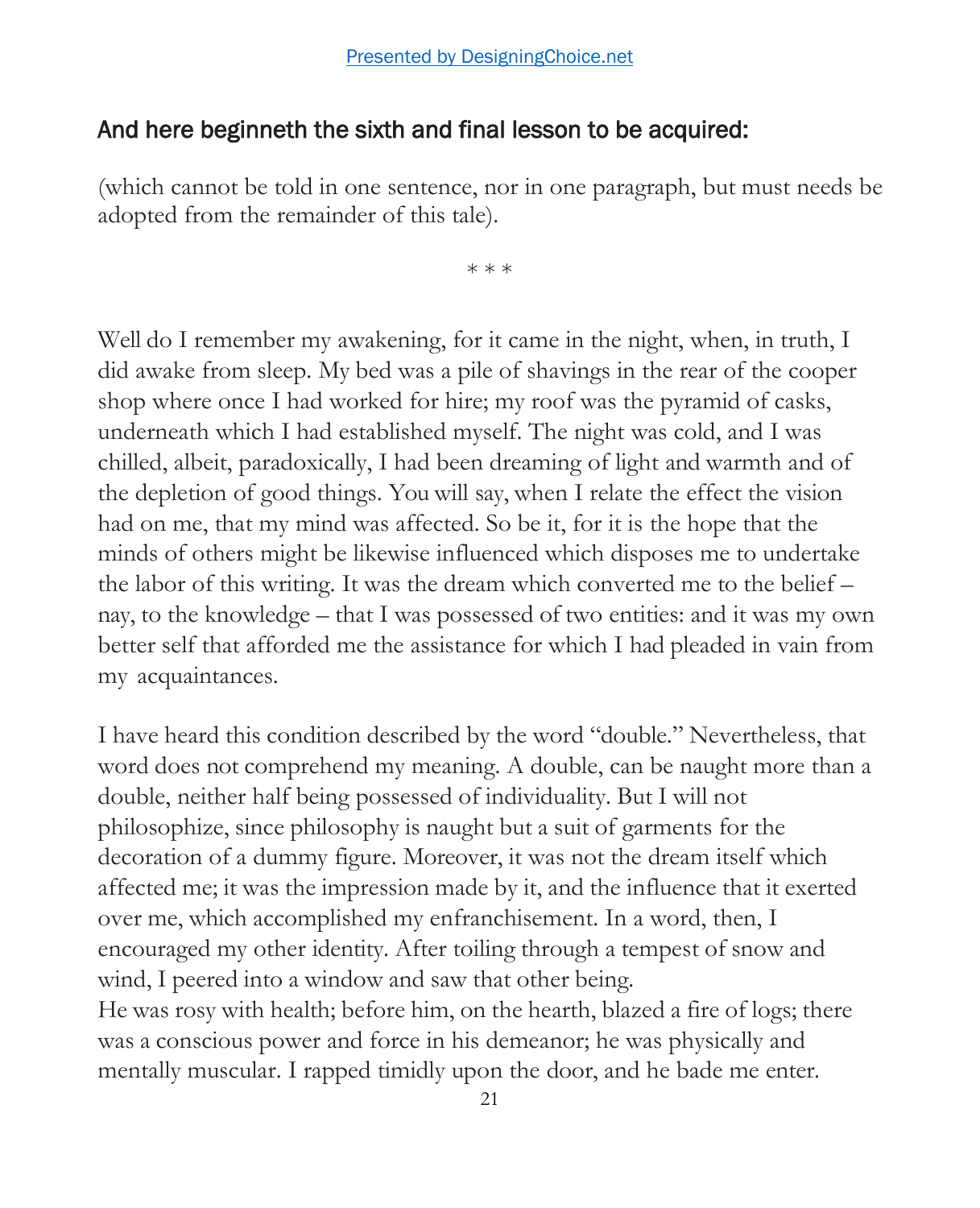There was a not unkindly smile of derision in his eyes as he motioned me to a chair by the fire; but he uttered no word of welcome; and, when I had warmed myself, I went forth again into the tempest, burdened with the shame which the contrast between us had forced upon me. It was then that I awoke; and here cometh the strange part of my tale, for, when I did awake, I was not alone. There was a Presence with me; intangible to others, I discovered later, but real to me.

The Presence was in my likeness, yet it was strikingly unlike. The brow, not more lofty than my own, yet seemed more round and full; the eyes, clear, direct, and filled with purpose, glowed with enthusiasm and resolution; the lips, chin, – ay, the whole contour of face and figure was dominant and determined.

He was calm, steadfast, and self-reliant; I was cowering, filled with nervous trembling, and fearsome of intangible shadows. When the Presence turned away, I followed, and throughout the day I never lost sight of it, save when it disappeared for a time beyond some doorway where I dared not enter; at such places, I awaited its return with trepidation and awe, for I could not help wondering at the temerity of the Presence (so like myself, and yet so unlike), in daring to enter where my own feet feared to tread.

It seemed also as if purposely, I was led to the place and to the men before whom I most dreaded to appear; to offices where once I had transacted business; to men with whom I had financial dealings. Throughout the day I pursued the Presence, and at evening saw it disappear beyond the portals of a hostelry famous for its cheer and good living. I sought the pyramid of casks and shavings.

Not again in my dreams that night did I encounter the Better Self (for that is what I have named it), albeit, when, perchance, I awakened from slumber, it was near to me, ever wearing that calm smile of kindly derision which could not be mistaken for pity, nor for condolence in any form. The contempt of it stung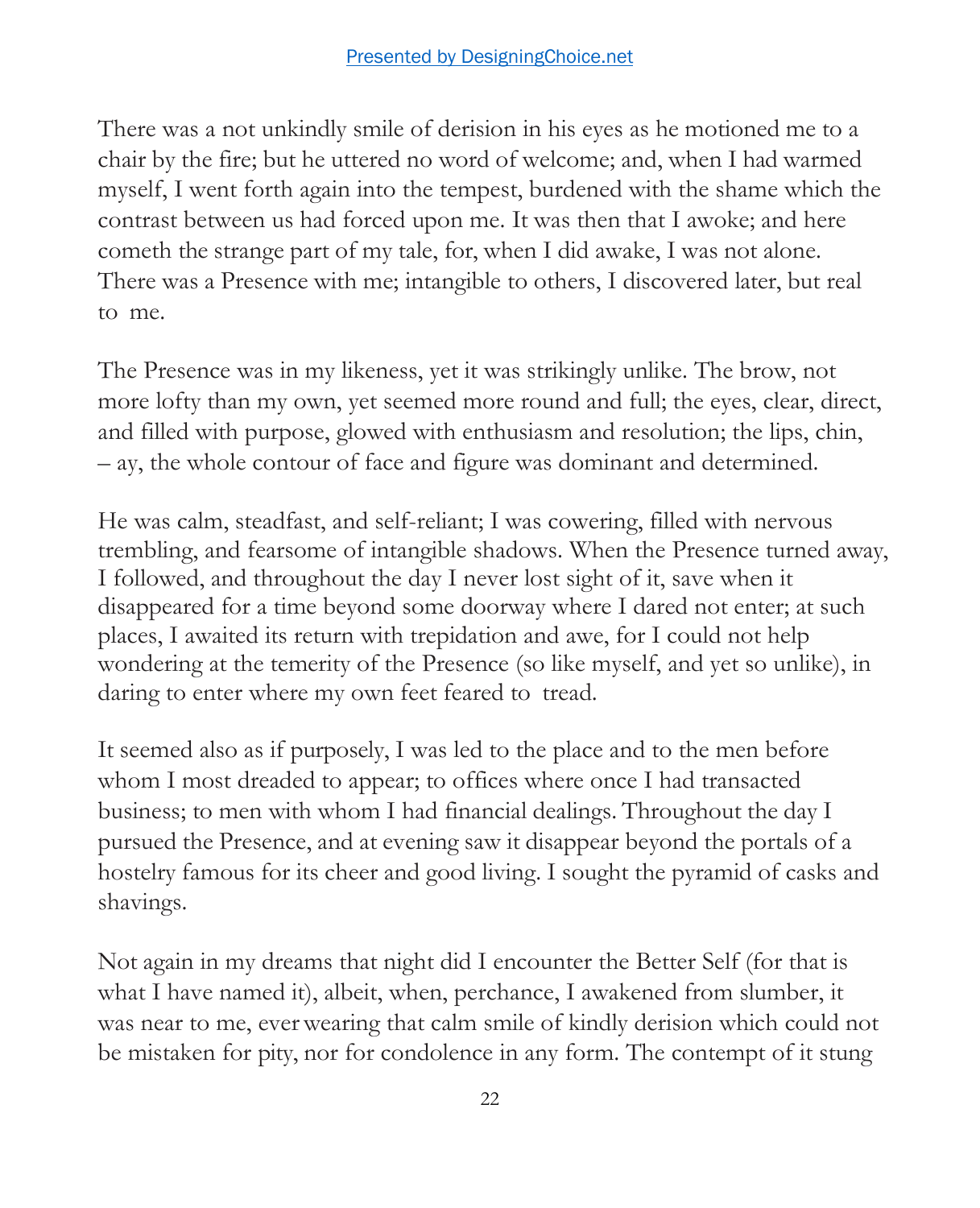me sorely.

The second day was not unlike the first, being a repetition of its forerunner, and I was again doomed to wait outside during the visits which the Presence paid to places where I would have gone had I possessed the requisite courage. It is fear which deporteth a man's soul from his body and rendereth it a thing to be despised. Many a time I essayed to address it but enunciation rattled in my throat, unintelligible; and the day closed like its predecessor.

This happened many days, one following another, until I ceased to count them; albeit, I discovered that constant association with the Presence was producing an effect on me; and one night when I awoke among the casks and discerned that he was present, I made bold to speak, albeit with marked timidity.

"Who are you?" I ventured to ask; and I was startled into an upright posture by the sound of my own voice; and the question seemed to give pleasure to my companion, so that I fancied there was less of derision in his smile when he responded.

"I am that I am," was the reply. "I am he who you have been; I am he who you may be again; wherefore do you hesitate? I am he who you were, and whom you have cast out for other company. I am the man made in the image of God, who once possessed your body. Once we dwelt within it together, not in harmony, for that can never be, nor yet in unity, for that is impossible, but as tenants in common who rarely fought for full possession. Then, you were a puny thing, but you became selfish and exacting until I could no longer abide with you, therefore I stepped out. There is a plus-entity and minus-entity in every human body that is born into the world. Whichever one of these is favored by the flesh becomes dominant; then is the other inclined to abandon its habitation, temporarily or for all time. I am the plus-entity of yourself; you are the minus-entity. I own all things; you possess naught. That body which we both inhabited is mine, but it is unclean, and I will not dwell within it.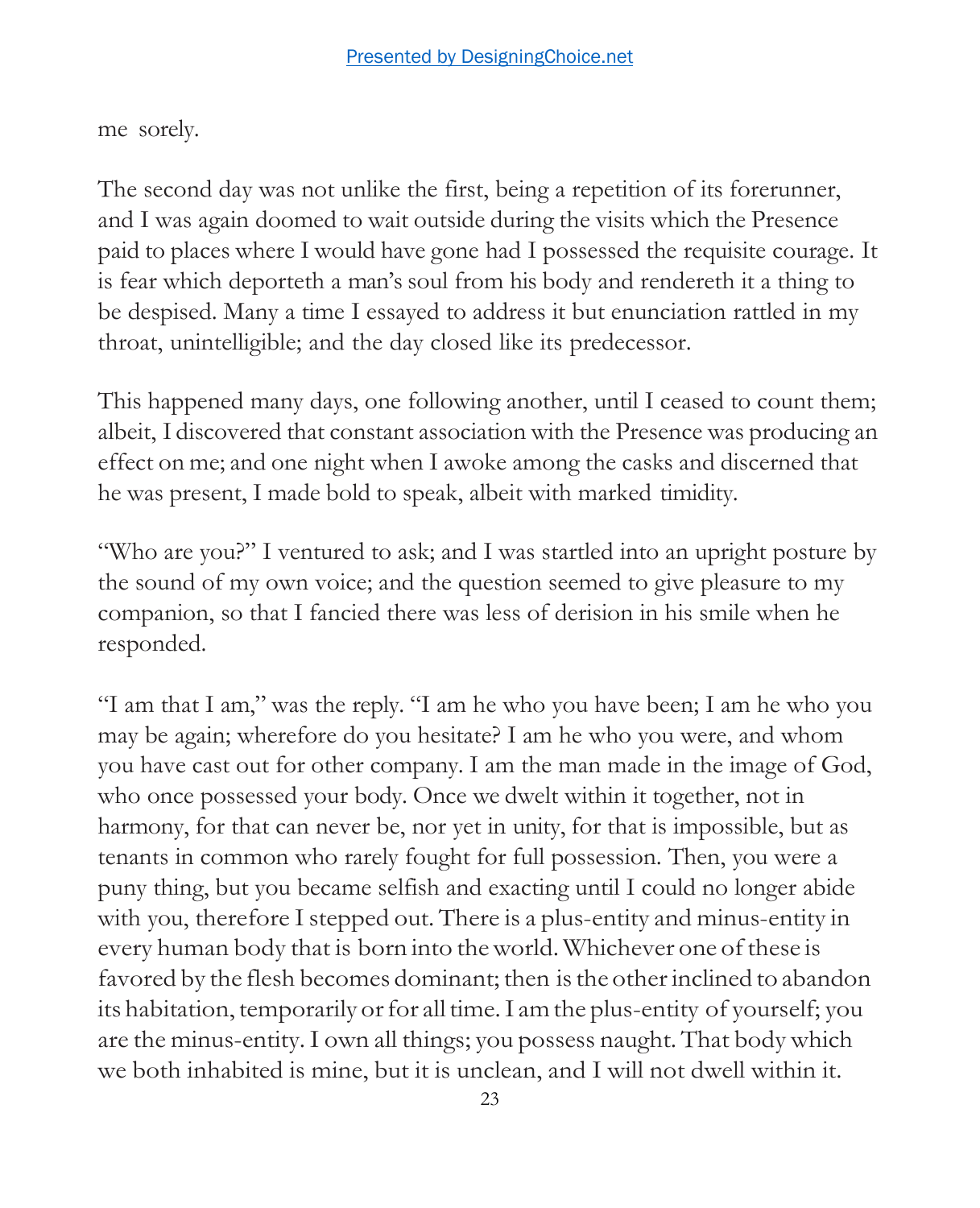Cleanse it, and I will take possession."

"Why do you pursue me?" I next asked of the Presence.

"You have pursued me, not I you. You can exist without me for a time, but your path leads downward, and the end is death. Now that you approach the end, you debate if it be not politic that you should cleanse your house and invite me to enter. Step aside, from the brain and the will; cleanse them of your presence; only on that condition will I ever occupy them again.:"

"The brain has lost its power," I faltered. "The will is a weak thing, now; can you repair them?"

"Listen!" said the Presence, and he towered over me while I cowered abjectly at his feet. "To the plus-entity of a man, all things are possible. The world belongs to him, – it is his estate. He fears naught, dreads naught, stops at naught; he asks no privileges, but demands them; he succeeds, and cannot cringe; his requests are commands; opposition flees at his approach; he levels mountains, fills in vales, and travels on an even plane where stumbling is unknown."

Thereafter, I slept again, and, when I awoke, I seemed to be in a different world. The sun was shining and I was conscious that birds twittered above my head. My body, yesterday trembling and uncertain, had become vigorous and filled with energy. I gazed upon the pyramid of casks in amazement that I had so long made use of it for an abiding place, and I was wonderingly conscious that I had passed my last night beneath its shelter.

The events of the night recurred to me, and I looked about me for the Presence. It was not visible, but anon I discovered, cowering in a far corner of my resting place, a puny abject

shuddering figure, distorted of visage, deformed of shape, disheveled and unkempt of appearance. It tottered as it walked, for it approached me piteously;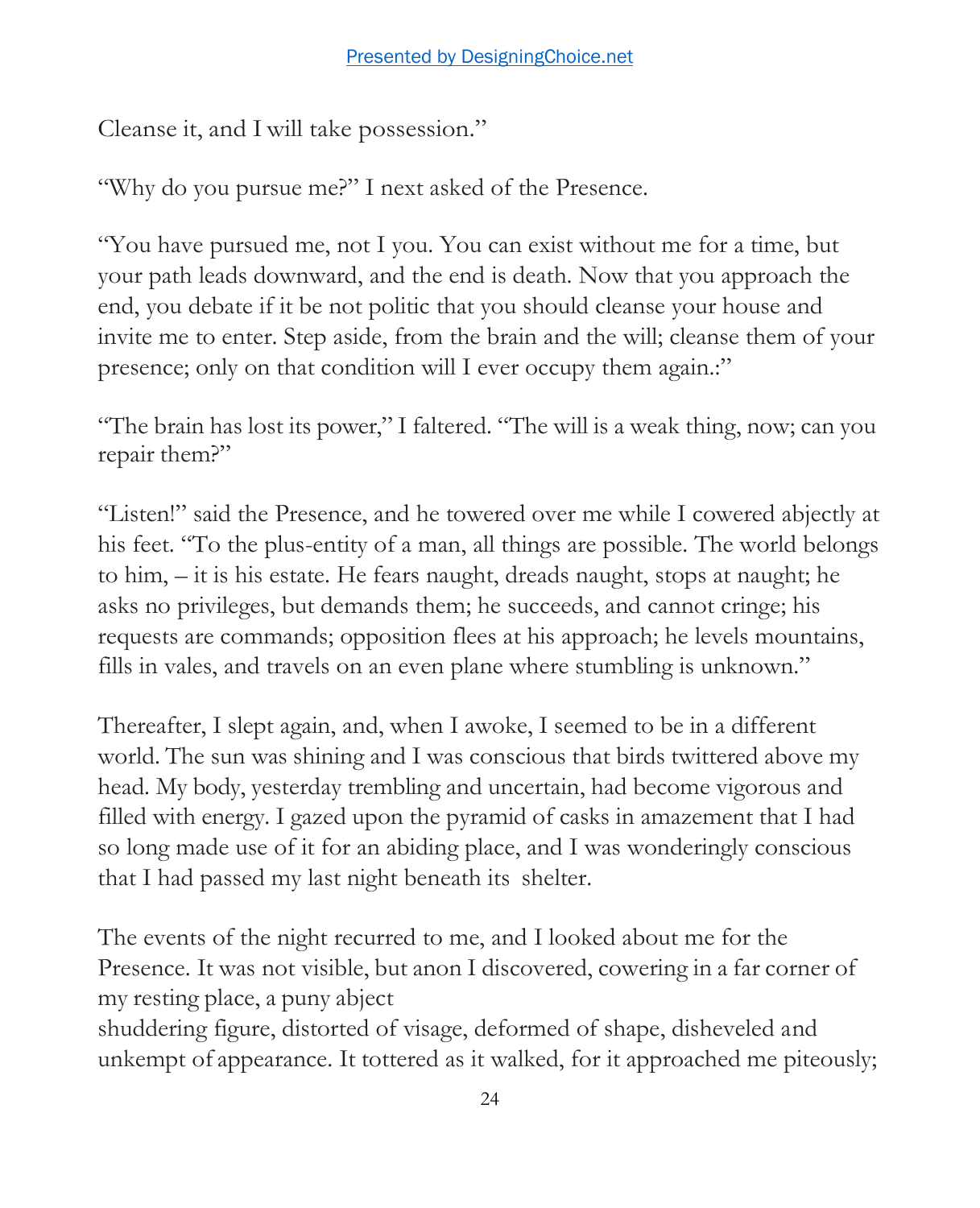but I laughed aloud, mercilessly. Perchance I knew then that it was the minusentity, and that the plus-entity was within me; albeit I did not then realize it. Moreover, I was in haste to get away; I had no time for philosophy. There was much for me to do, – much; strange it was that I had not thought of that yesterday. But yesterday was gone, – today was with me, – it had just begun.

As had once been my daily habit, I turned my steps in the direction of the tavern, where formerly I had partaken of my meals. I nodded cheerily as I entered, and smiled in recognition of returned salutations. Men who had ignored me for months bowed graciously when I passed them on the thoroughfare. I went to the washroom, and from there to the breakfast table; afterwards, when I passed the taproom, I paused a moment and said to the landlord:

"I will occupy the same room that I formerly used, if perchance, you have it at disposal. If not, another will do as well, until I can obtain it."

Then I went out and hurried with all haste to the cooperage. There was a huge wain in the yard, and men were loading it with casks for shipment. I asked no questions, but, seizing barrels, began hurling them to the men who worked atop of the load. When this was finished, I entered the shop. There was a vacant bench; I recognized its disuse by the litter on its top. It was the same at which I had once worked. Stripping off my coat, I soon cleared it of impedimenta. In a moment more I was seated, with my foot on the vice-lever, shaving staves.

It was an hour later when the master workman entered the room, and he paused in surprise at sight of me; already there was a goodly pile of neatly shaven staves beside me, for in those days I was an excellent workman; there was none better, but, alas! now, age hath deprived me of my skill. I replied to his unasked question with the brief, but comprehensive sentence:

"I have returned to work, sir." He nodded his head and passed on, viewing the work of other men, albeit anon he glanced askance in my direction.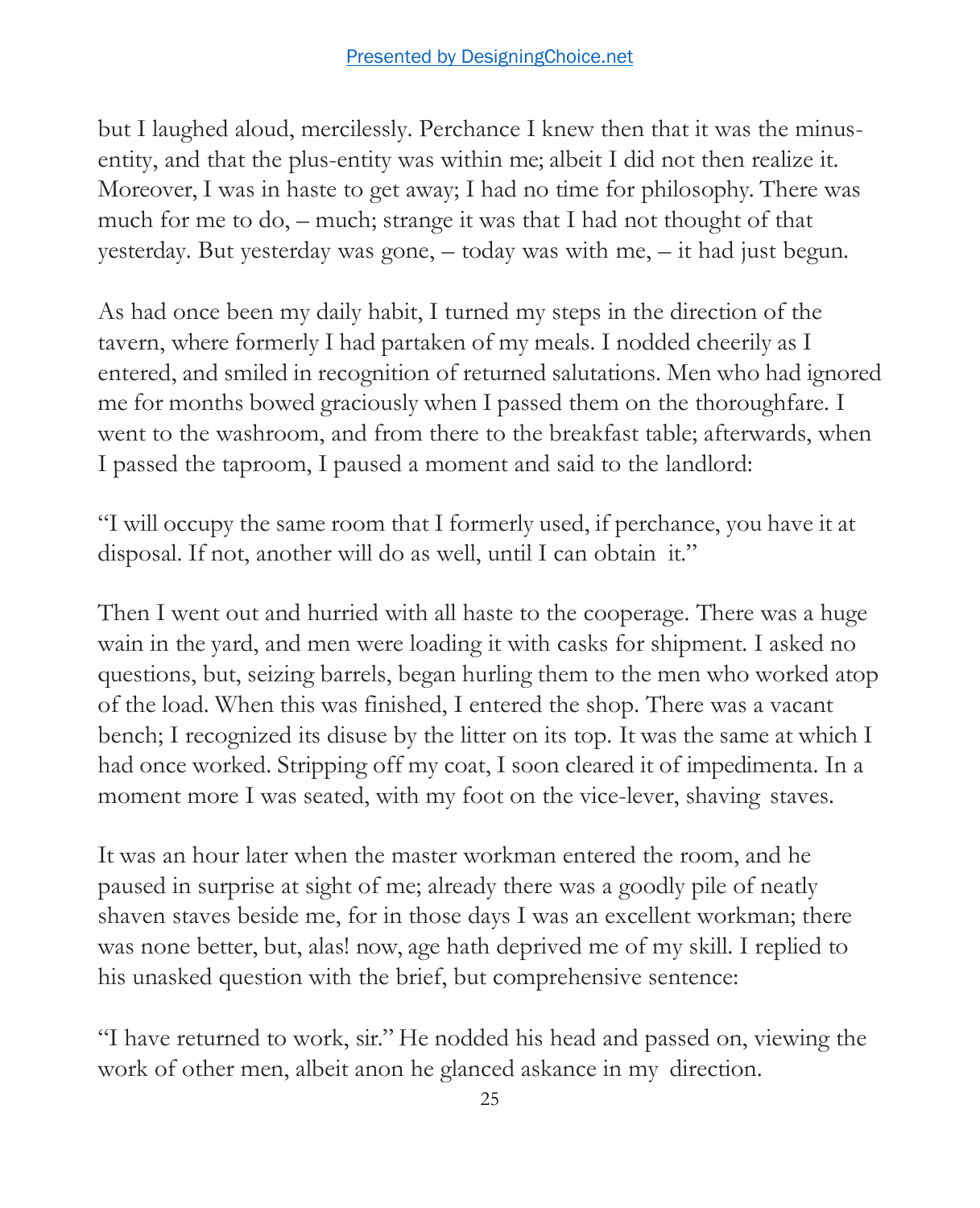Here endeth the sixth and last lesson to be acquired, although there is more to be said, since from that moment I was a successful man, and ere long possessed another shipyard, and had acquired a full competence of worldly goods.

I pray you who read, heed well the following admonitions, since upon them depend theword "success" and all that it implies:

Whatsoever you desire of good is yours. You have but to stretch forth your hand and take it. Learn that the consciousness of dominant power within you is the possession of all things attainable.

Have no fear of any sort or shape, for fear is an adjunct of the minus-entity.

If you have skill, apply it; the world must profit by it, and therefore, you. Make a daily and nightly companion of your plus-entity; if you heed its advice, you cannot go wrong.

Remember, philosophy is an argument; the world, which is your property, is an accumulation of facts. Go therefore, and do that which it is within you to do; take no heed of gestures which would beckon you aside; ask of no man permission to perform. The minus-entity requests favors; the plus-entity grants them. Fortune waits upon every footstep you take; seize it, bind it, hold it, for it is yours; it belongs to you. Start out now, with these admonitions in your mind. Stretch out your hand, and grasp the plus, which, maybe, you have never made use of, save in great emergencies. Life is an emergency most grave.

Your plus-entity is beside you now; cleanse your brain, and strengthen your will. It will take possession. It waits upon you. Start tonight; start now upon this new journey. Be always on your guard. Whichever entity controls you, the other hovers at your side; beware lest the evil enter, even for a moment. My task is done. I have written the recipe for "success." If followed, it cannot fail.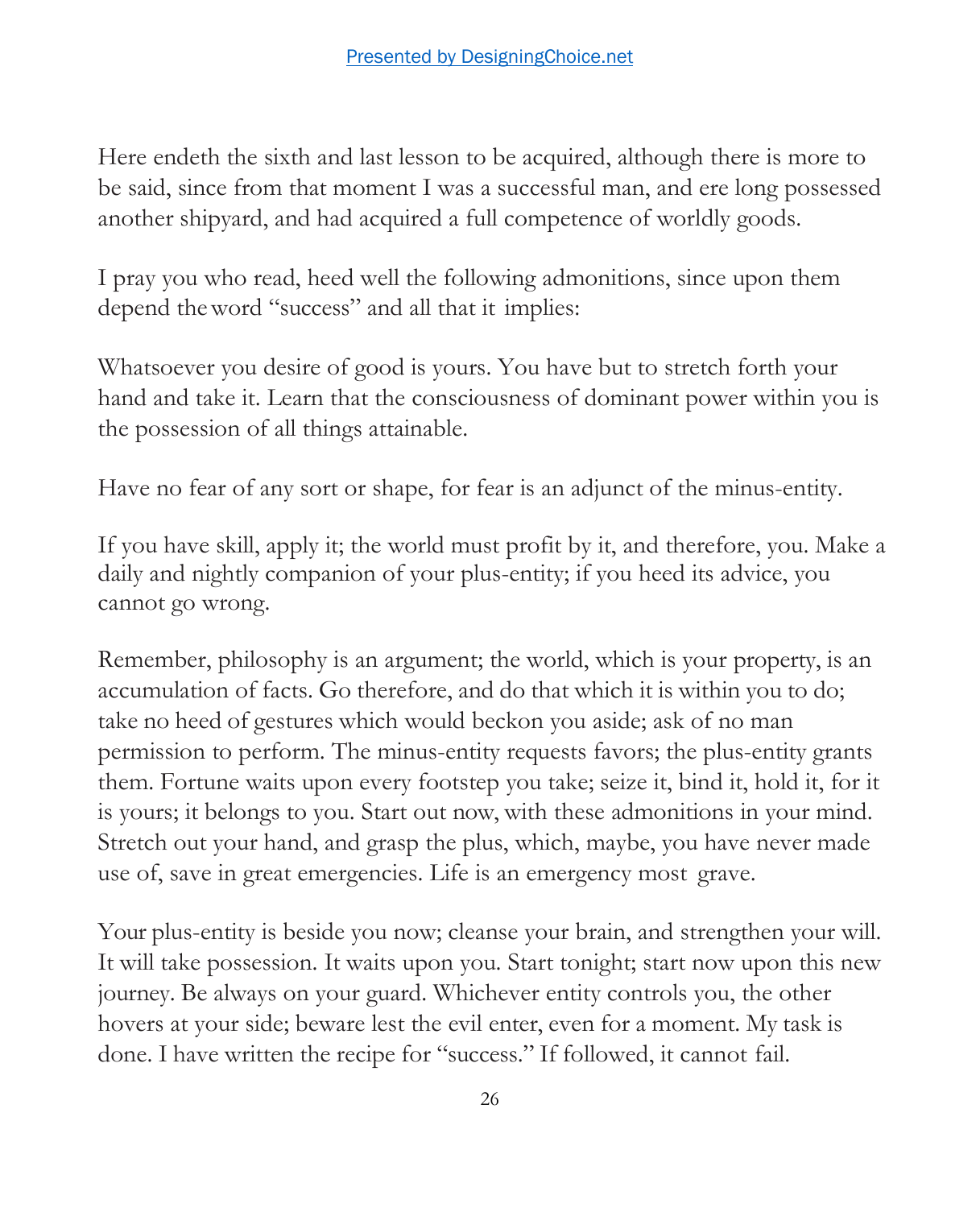Wherein I may not be entirely comprehended, the plus-entity of whosoever reads will supply the deficiency; and upon that Better Self of mine, I place the burden of imparting to generations that are to come, the secret of this allpervading good:

The secret of being what you have it within you to be.

## THE END